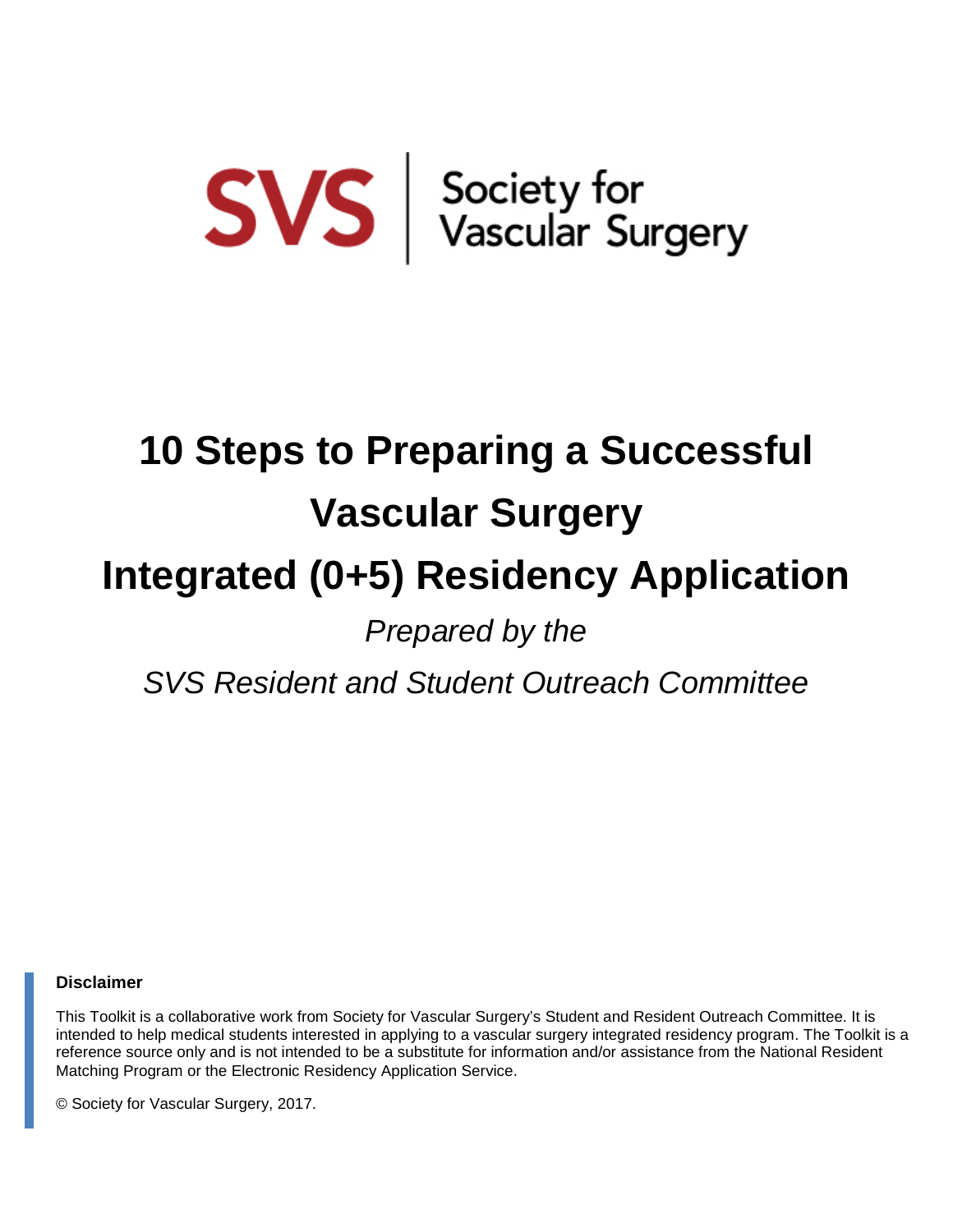### **CONTENTS**

| 2) Different Pathways to Vascular Surgery Board Certification 8  |  |
|------------------------------------------------------------------|--|
|                                                                  |  |
|                                                                  |  |
|                                                                  |  |
|                                                                  |  |
|                                                                  |  |
|                                                                  |  |
|                                                                  |  |
| 10) Prepare for Residency (Stay Engaged During Your MS4 Year) 35 |  |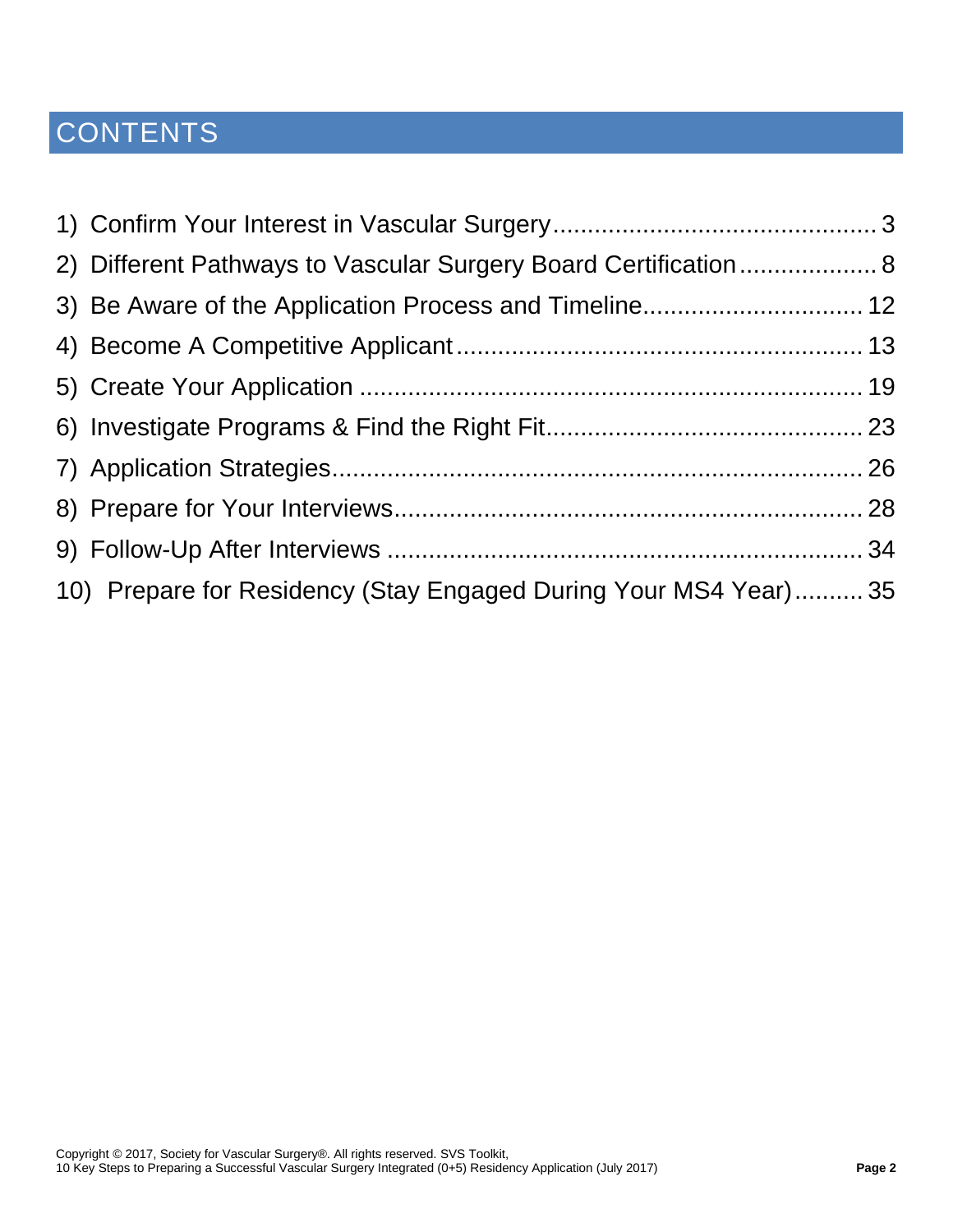#### <span id="page-2-0"></span>**1) CONFIRM YOUR INTEREST IN VASCULAR SURGERY**

The fact that you're reading this manual means that you're considering a career in what we believe is one of the most exciting, challenging and rewarding surgical specialties, Vascular Surgery. As with any major life choice, the decision of what medical or surgical specialty to pursue after medical school should not be taken lightly. It is important that you thoroughly investigate your interests and career options to discover the best fit for both your professional and personal goals. This manual will give you a preliminary understanding of what it means to be a vascular surgeon, ways to confirm your interest in this field and get handson experience with vascular surgery, and how to navigate the integrated residency application process.

#### **What Is Vascular Surgery?**

Vascular surgeons treat patients with all types of vascular disease, which includes arterial, venous and lymphatic pathology. Vascular surgeons operate throughout the *entire* body, with the exception of the heart, and some surgeons even do procedures that include interventions in the intra-cranial vessels.



**Abdominal Aortic Aneurysm**  *Photo used with permission from Matthew Eagleton, MD.*

#### **Vascular Diseases include**:

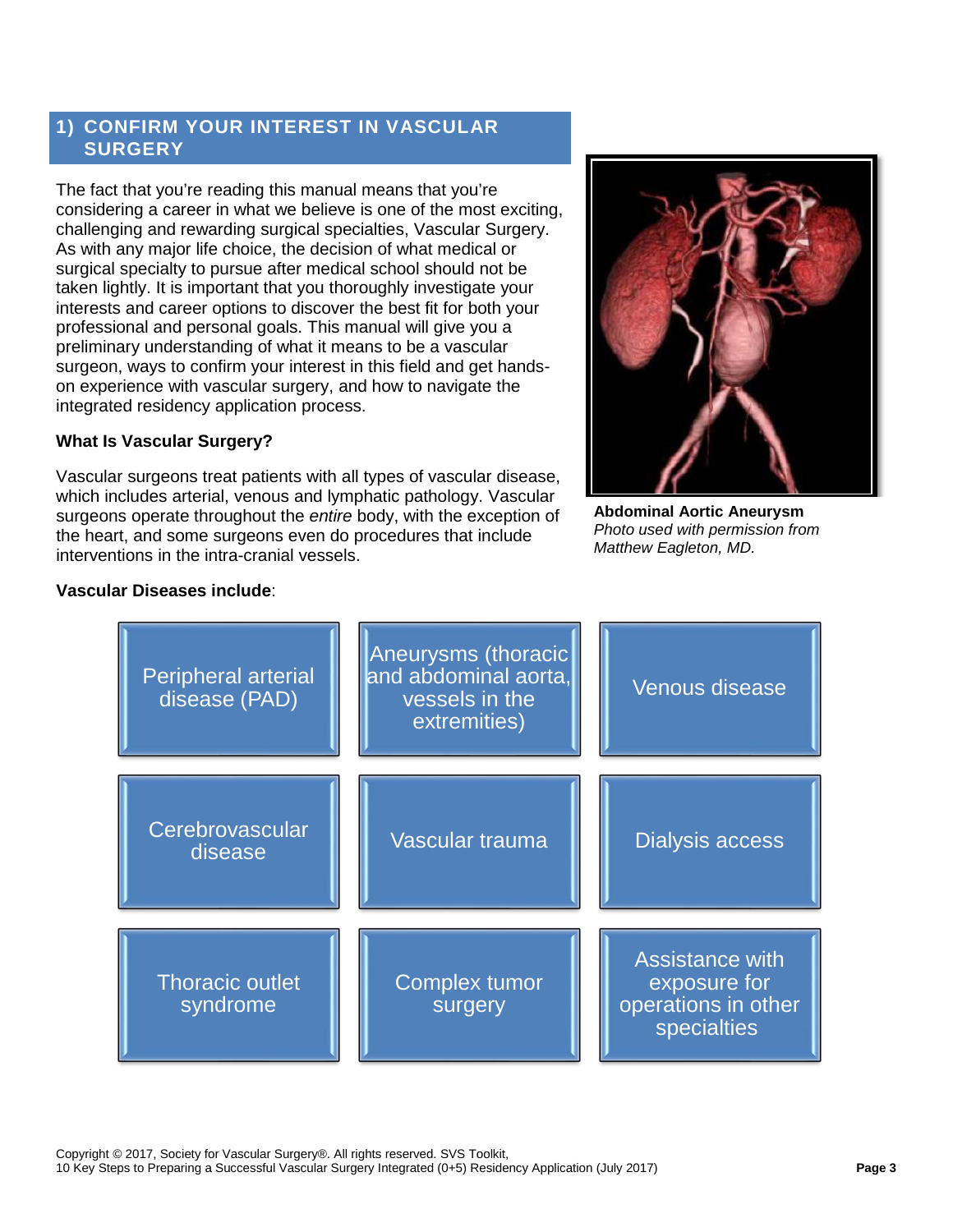Vascular surgeons are the only medical specialists trained to provide comprehensive care for patients with vascular disease. This care includes prevention, diagnosis, medical management, and endovascular and open surgical interventions. As a vascular surgeon, you will be able to offer your patients the entire range of potential treatment options, from medical management, to minimally invasive endovascular interventions, to open surgical operations, tailoring your treatment plan to each individual patient.

Vascular surgeons have the opportunity to perform a wide variety of different procedures. From elective to emergent cases, simple to long and complex cases, vascular surgeons perform procedures all over the body. We also work in many different locations like traditional operating rooms, hybrid operating rooms, angiography suites, cath lab, outpatient venous centers, clinics…as a specialty, we call a lot of places our office!



**Physician using a duplex ultrasound at a public AAA screening event.**  *Photo used with permission from the University of Arkansas Vascular Surgery Interest Group.*

Vascular patients can be complex, are often elderly and have multiple medical problems, including hypertension, dyslipidemia, diabetes mellitus, coronary artery disease and tobacco abuse. These comorbidities impact management decisions, such as whether to offer endovascular or open operative interventions, and post-operative care.

Moreover, vascular surgeons are able to develop long-term relationships with their patients because many vascular diseases require life-long surveillance and management. This is unique among surgical specialties and is often cited by vascular surgeons as one of the most rewarding aspects of their job.



In addition to patient care, vascular surgeons also manage non-invasive vascular laboratories and conduct clinical and basic science research.

Vascular Surgery is an evolving field with exciting, new technology constantly being developed. Vascular surgeons enjoy staying abreast of these innovative technologies that offer great potential to improve intervention options and patient outcomes.

<span id="page-3-1"></span><span id="page-3-0"></span>**Angiography suites (also known as the "cath lab") similar to this one are among the many locations where vascular surgeons can be found.**  *Photo used with permission from Andres Schanzer, MD.*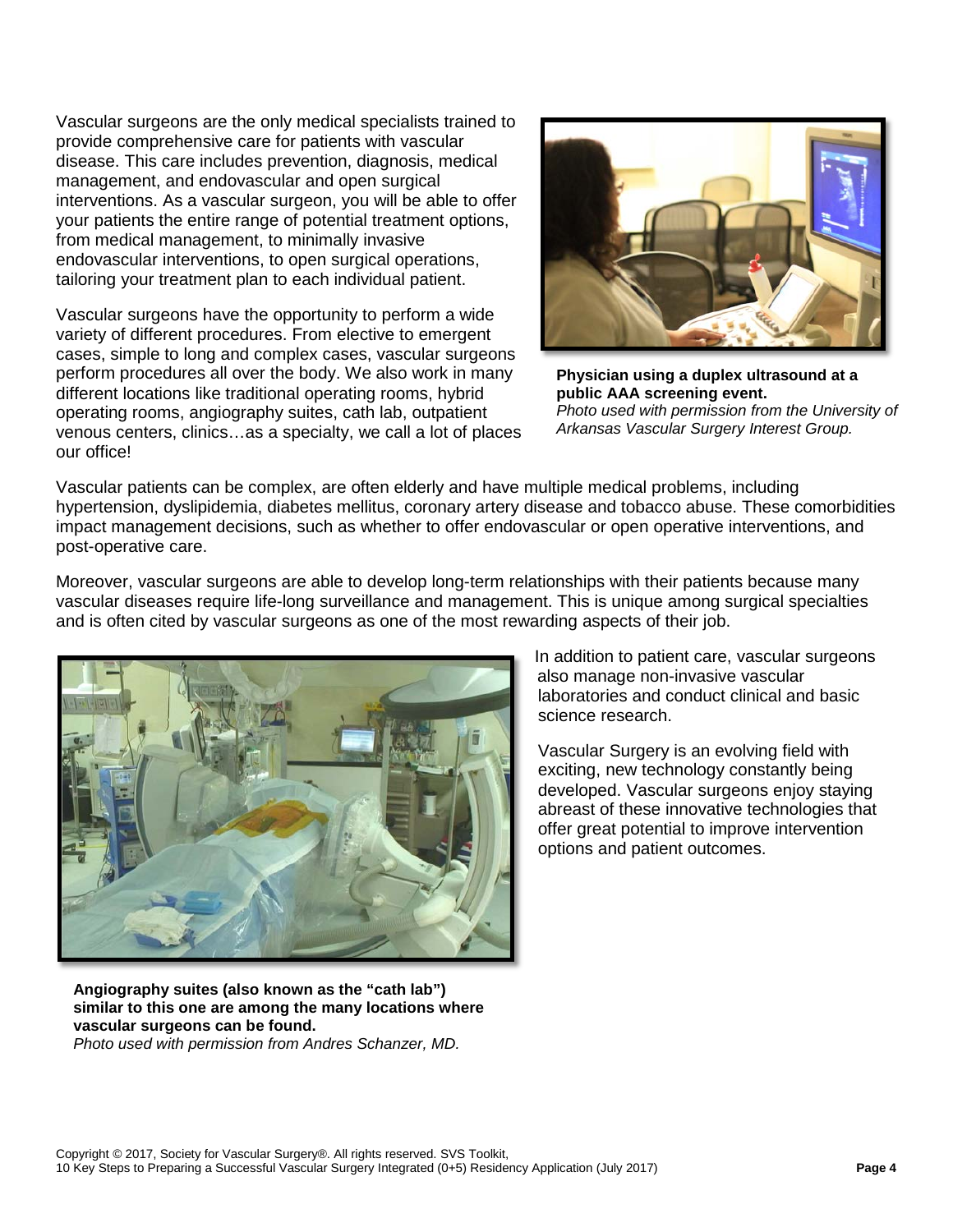#### **Why Choose Vascular Surgery?**

Now more than ever, the choice to become a vascular surgeon fulfills an acutely growing need created by the aging population. According to the U.S. Census Bureau, from 2000 to 2030 there will be a near doubling of individuals aged 65 years and older, from approximately 35 million to an estimated 71 million. The number of people age 80 years and above will more than double in the same time period – from 9.3 to [1](#page-3-0)9.5 million.<sup>1</sup>

In 2012, there were only 3,130 active vascular surgeons in the United States participating in patient care. This is calculated to be 101,000 people per active vascular surgeon, the largest ratio of all medical subspecialties in the country. The shortage of vascular surgeons is exacerbated by the realization that 40.2% of practicing vascular surgeons are over the age of 55.<sup>[2](#page-3-1)</sup>

As our patient population continues to increase in size and age, there will be an increasing demand for dedicated, well-trained vascular surgeons to meet this need in order to provide high quality care to vascular patients. What does that mean for you? There will be many available job options and job security as a vascular surgeon providing exciting growth and career opportunities.



*Video Resource: Choosing Vascular Surgery as a Career in Medical School [\(vsweb.org/VideoChoosingVS\)](http://vsweb.org/VideoChoosingVS)*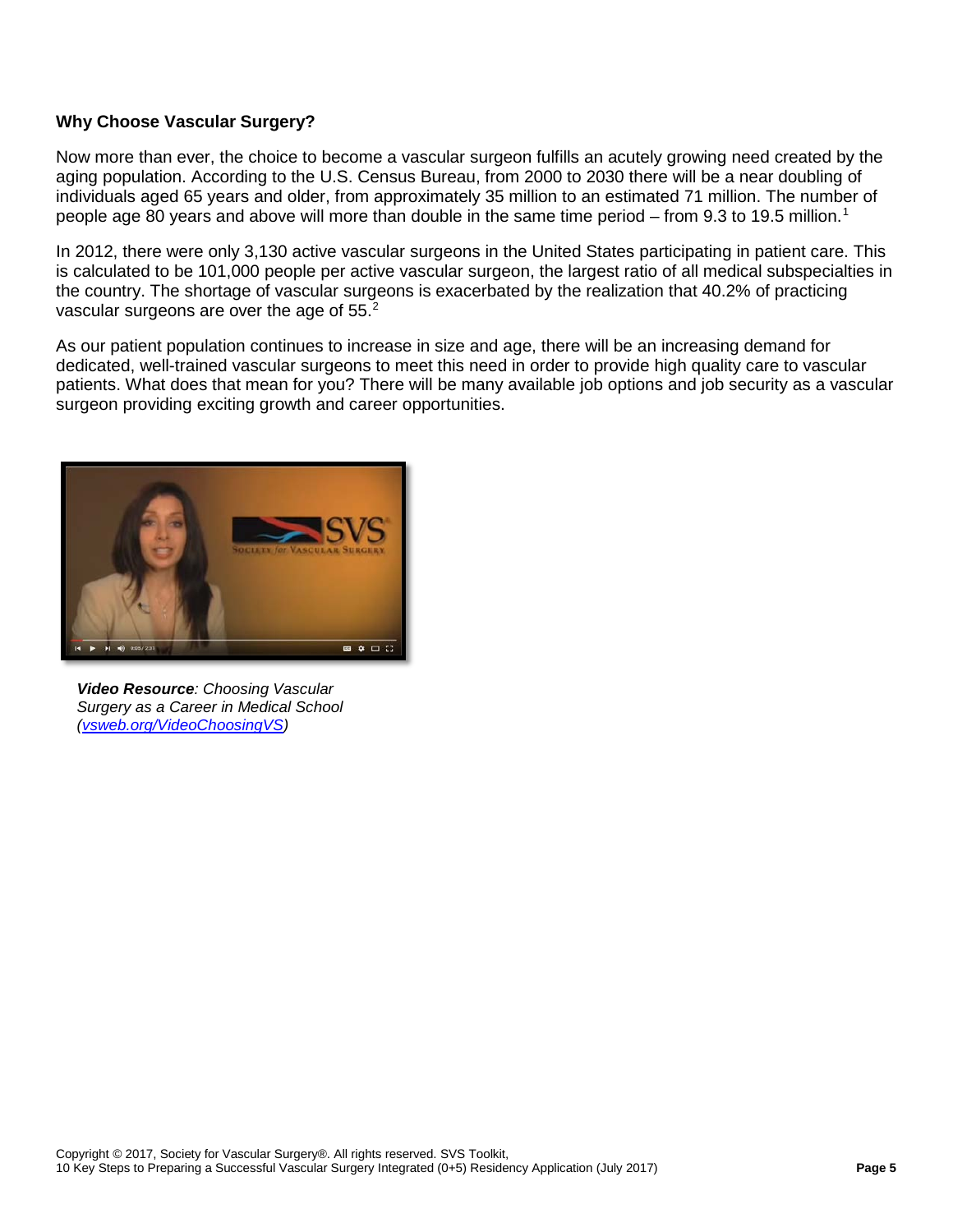#### **How to Investigate Your Interest**

This brief primer is designed to provide some basic background information about vascular surgery; there is so much more to explore! If what you have read so far continues to inspire you, it's time to explore your interest further. Below are a few ways to find out if a career in vascular surgery is the right fit for you.

#### **1. Get Connected with A Mentor**

A vascular surgeon mentor can provide invaluable insight into the specialty, answer questions, and offer advice and guidance. Identifying a mentor may seem intimidating but remember that most people who love what they do are eager to share their passion.

- How to identify and connect with a mentor:
	- $\Diamond$  If your school has a Surgery or Vascular Surgery Interest Group, this is a good place to start. Ask to be connected with a vascular surgeon who is interested in mentoring medical students.
	- ◊ Contact the coordinator for the third year core surgery clerkship. This person should be able to direct you to appropriate vascular surgery faculty.
	- $\Diamond$  In addition to local resources, the Society for Vascular Surgery offers a mentor matching program and a mentorship program at the Vascular Annual Meeting each year [\(vsweb.org/Mentoring\)](http://vsweb.org/Mentoring).
- Your mentor can provide opportunities for you to shadow in clinic or in the operating room.
- Ask to assist with vascular research projects.

#### **2. Participate in Vascular Surgery Rotations**

• **Shadow A Vascular Surgeon**

As a first or second year medical student, take the opportunity to shadow a vascular surgeon for a day or two. Most surgeons are excited to share their day-to-day life as a vascular surgeon with medical students interested in the field. This provides an early opportunity for exposure to vascular surgery. Some institutions provide mini-electives, 1-2 week rotations specifically for first and second year medical students, in order to increase exposure to the field.

#### • **Core Surgical Clerkship**

A vascular surgery rotation may be incorporated into the Core Surgery Clerkship during your third year of medical school. Contact the Clerkship Director well in advance to inquire about opportunities to rotate with vascular surgery.

#### • **Vascular Surgery Elective Rotations**

Sub-internships provide an in-depth experience on a vascular surgery service. You should plan to complete a vascular surgery sub-internship late in your third year and/or early in your fourth year of medical school. This is a critical learning experience that can affirm your interest in pursuing a career in Vascular Surgery. This rotation also allows the vascular surgery faculty to get to know you and provide letters of recommendation when it comes time to apply for residency (*see Section 5*).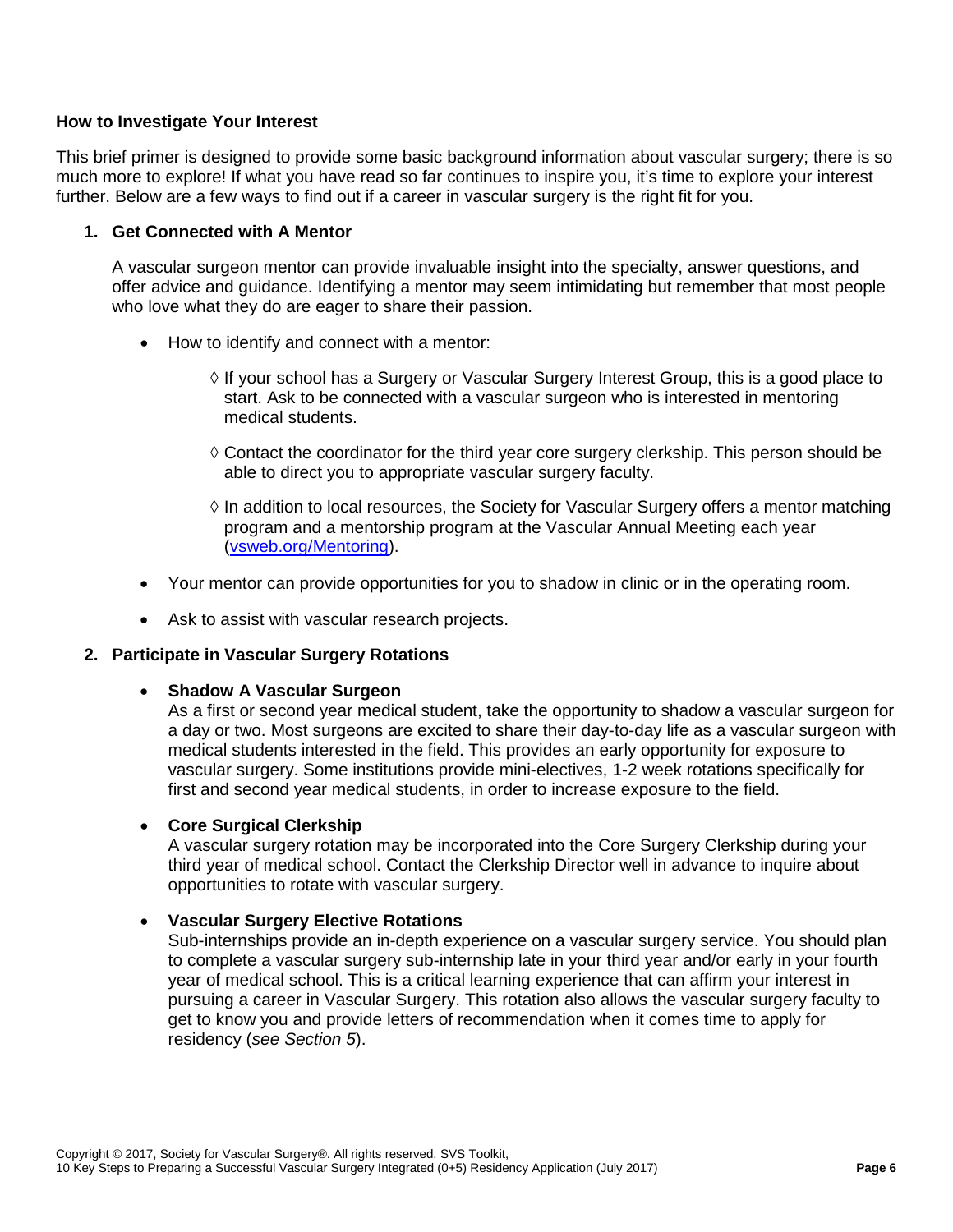#### • **Vascular Surgery "Away Rotations"**

Many vascular surgery programs offer the opportunity for fourth year medical students to complete an "away rotation" at their institution. These rotations are best suited to individuals who are planning to apply to 0+5 programs and should be viewed as an "audition" at the hosting program (*see Section 4*).

#### **3. Complete Research Projects**

• Publications or presentations at vascular surgery meetings are important opportunities to build your CV and meet leaders in the field.

#### **4. Seek Out Hands-on Experience Through Simulation**

- Attend the SVS Vascular Annual Meeting's Open and Endovascular Simulation Training Workshop as part of the SVS Scholarship Program for medical students.
- Seek out vascular simulators at your institution.
- Ask your senior residents how to borrow some suture to tie knots and suture at home.

#### **5. Participate in Surgery/Vascular Surgery Interest Groups**

- Invite vascular surgery faculty to give a demonstration on suturing skills or vascular anastomoses.
- If your medical school does not have a Vascular Surgery Interest Group, consider starting one. Not only will you learn a great deal by organizing interest group activities, you will be taking on a leadership role among your peers. This is a great opportunity for your professional development.
	- ◊ See the SVS Website for the VSIG Toolkit [\(vsweb.org/VSIG\)](http://vsweb.org/VSIG)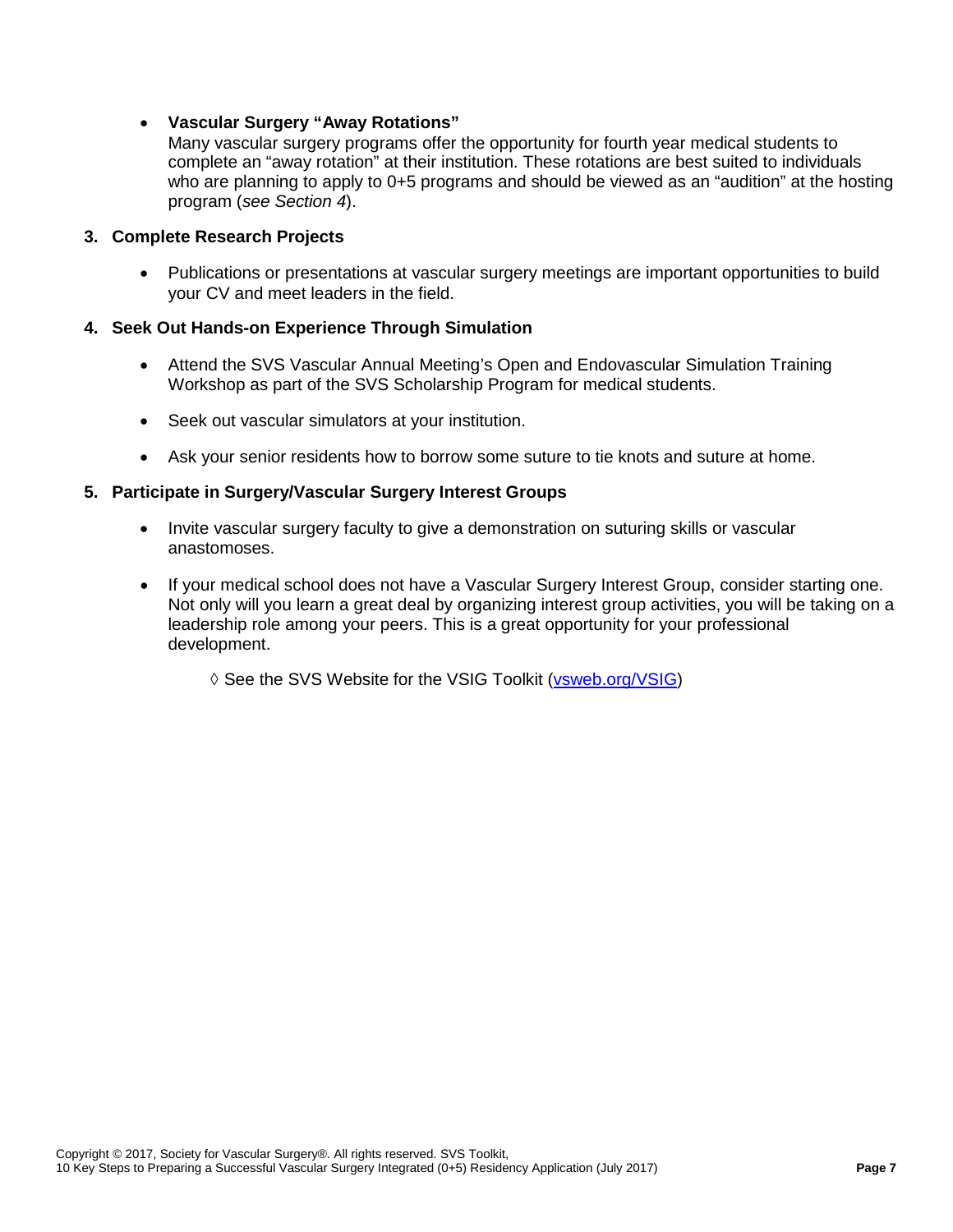#### <span id="page-7-0"></span>**2) DIFFERENT PATHWAYS TO VASCULAR SURGERY BOARD CERTIFICATION**

As you explore your interest in Vascular Surgery, you should start to consider the training options to become a board certified vascular surgeon. The primary objective of any type of vascular surgery training program is to produce highly competent vascular surgeons.

The Integrated (0+5) vascular surgery residency programs are designed to provide a comprehensive, yet highly focused, training experience and continue to increase in popularity. There are, however, several other excellent training options that can launch your vascular surgery career, including the 5+2 (traditional General Surgery Residency with a Vascular Surgery Fellowship) and 4+2 (Early Specialization in Vascular Surgery) programs.

#### **Vascular Surgery Training Paradigms**

| <b>Pathway</b>                         | <b>Duration</b><br>(years) | <b>Certification</b>                                | <b>Institution</b> | Number of<br>Programs* |
|----------------------------------------|----------------------------|-----------------------------------------------------|--------------------|------------------------|
| <b>Integrated</b><br>$(0+5)$           | 5                          | <b>Vascular Surgery only</b>                        | <b>Single</b>      | 48                     |
| <b>Fellowship</b><br>$(5+2)$           |                            | <b>General Surgery +</b><br><b>Vascular Surgery</b> | Can be different   | 92                     |
| <b>Early Specialization</b><br>$(4+2)$ | 6                          | <b>General Surgery +</b><br><b>Vascular Surgery</b> | <b>Single</b>      | 3                      |

\*NRMP Match Data 2015-2016

#### **Online Resource: AMA FREIDA**

AMA's FREIDA Online is a database with over 9,400 graduate medical education programs accredited by the Accreditation Council for Graduate Medical Education, as well as over 100 combined specialty programs. It provides an easy way to quickly compare programs.

<http://www.ama-assn.org/ama/pub/education-careers/graduate-medical-education/freida-online.page>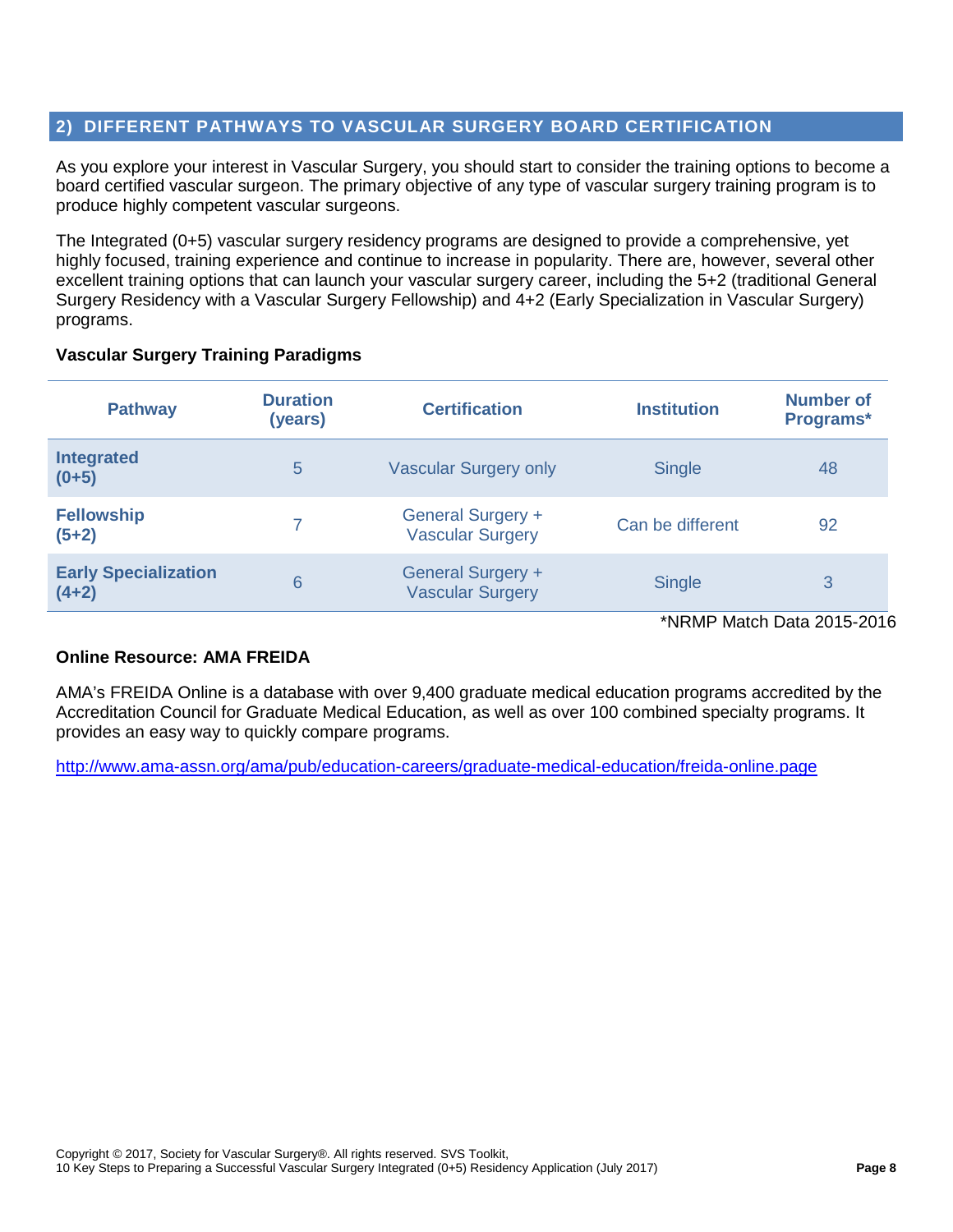

#### **Integrated Vascular Surgery Residency (0+5 Pathway)**

In 2006, the Accreditation Council for Graduate Medical Education (ACGME) approved the Primary Certificate in Vascular Surgery which eliminates the requirement for certification in general surgery prior to certification in vascular surgery.

As a result, the vascular surgery integrated (0+5) residency program was established. This track is designed for trainees who have chosen to pursue a vascular surgery career during medical school. Three years are devoted to vascular surgery and two years to core surgical training. Core surgery rotations may occur throughout the first four years of training. Trainees in this track are eligible for board certification in vascular surgery only.

If you have been able to confirm your interest in vascular surgery as a medical student, the 0+5 residency training option is a great choice! Your vascular surgery training will be streamlined over five years rather than the six to seven years needed to complete other training paradigms. In addition, you will have more overall dedicated time for your vascular surgery education, both in practicing technical skills and continuing to expand your knowledge base.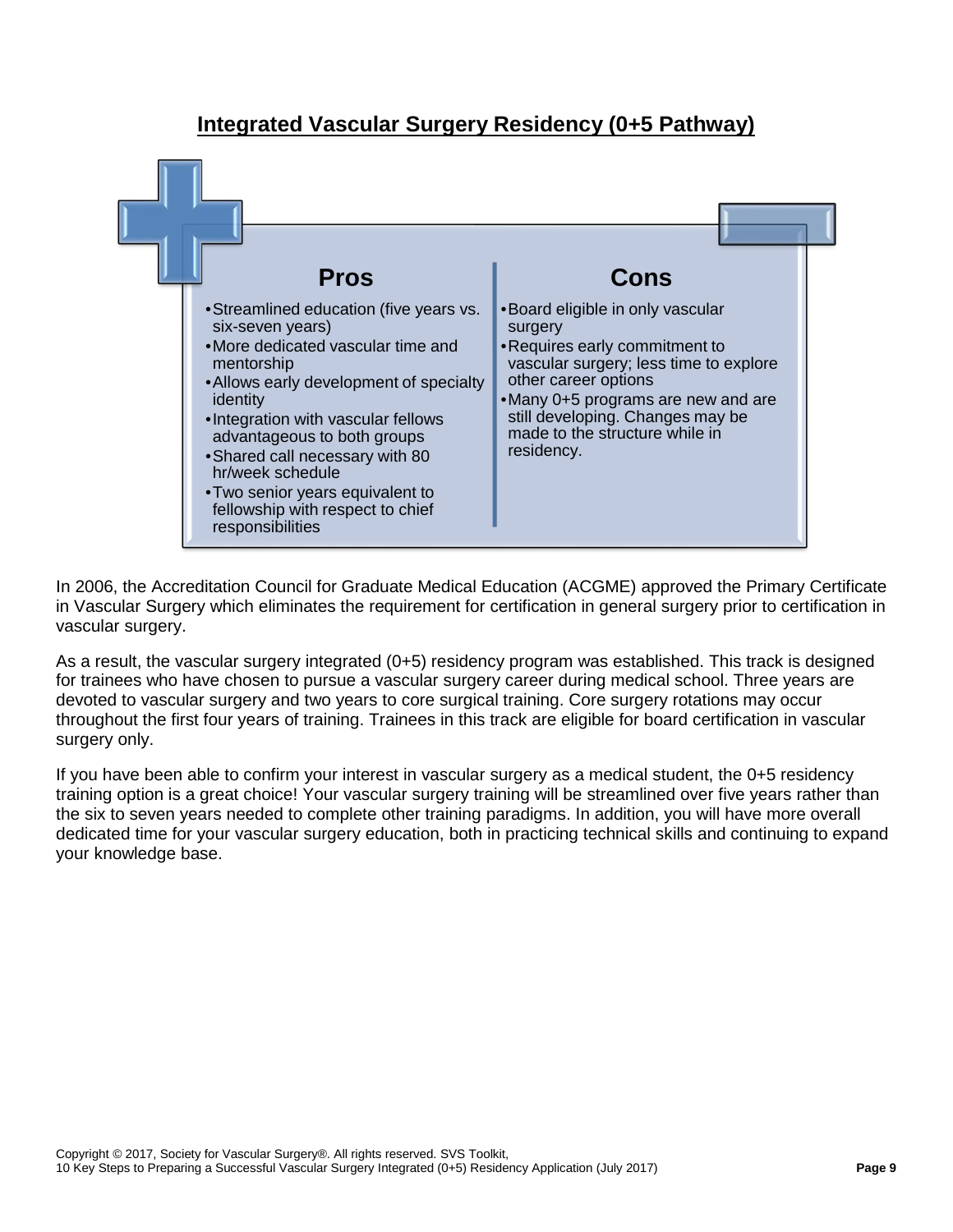#### **Vascular Surgery Fellowship (5+2 Pathway)**



The traditional route to board certification in vascular surgery has been the vascular surgery fellowship, or 5+2, training program, which consists of five years of general surgery residency plus two years of vascular surgery fellowship. Trainees in this track are eligible for board certification in both general surgery and vascular surgery.

#### **What to Look for in a General Surgery Residency Program if You Are Interested in Vascular Surgery**

- Well-respected surgical program (typically academic-based)
- Balanced program (not overwhelming in one specific area)
- Vascular experience
	- o Good combination of open and endovascular cases
	- o Number of months spent on vascular and at what point in residency
	- $\circ$  Number of vascular cases done by residents (minimum is 44, much more is preferred)
	- o Arrangement with vascular surgery fellows
	- o Ample vascular surgery research opportunities
	- o Well-respected vascular program
	- o Track record of placing general surgery residents into vascular fellowships
	- $\circ$  Fellowship programs will expect applicants to have done 12 months of vascular surgery during surgical residency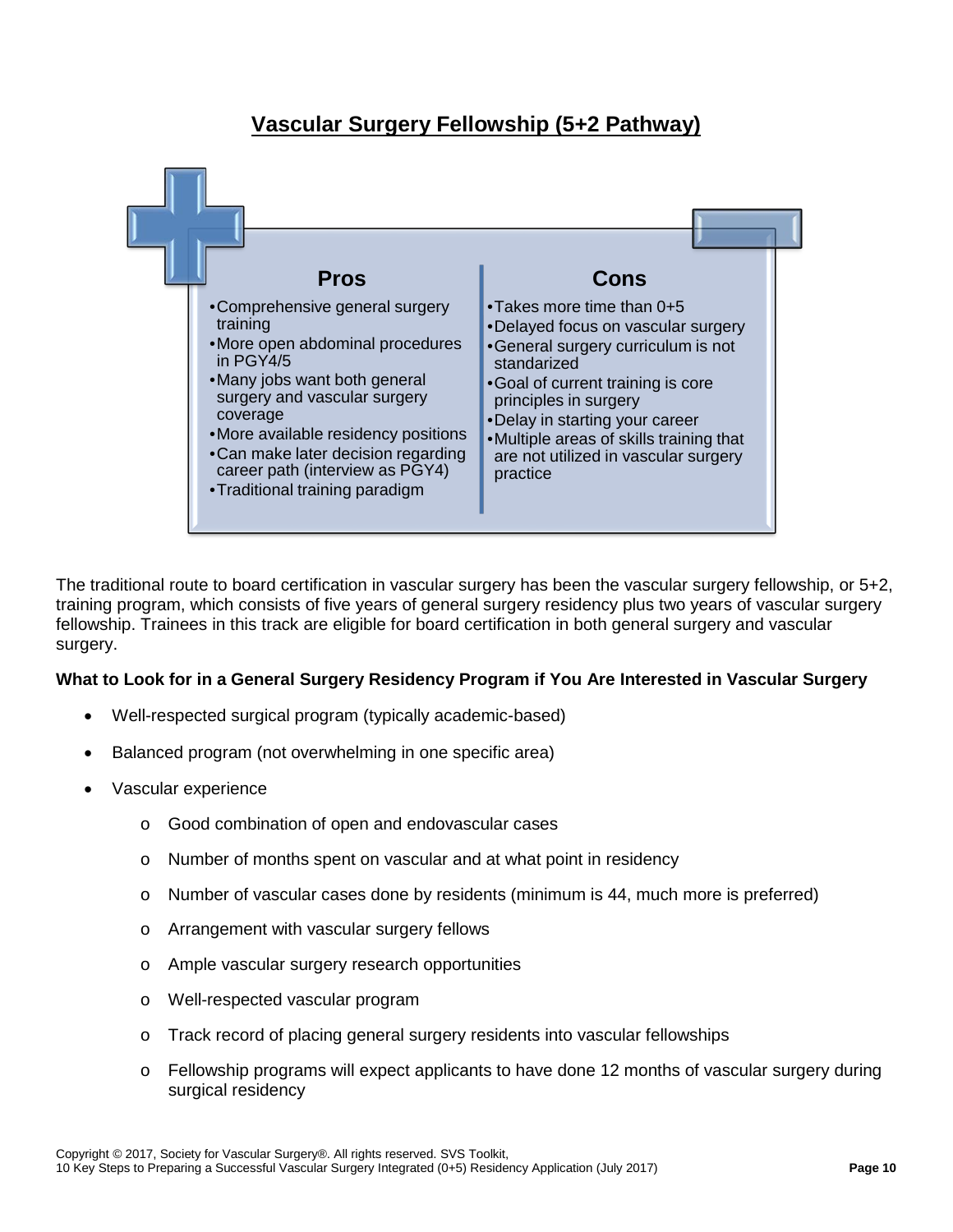#### **Early Specialization in Vascular Surgery (4+2 Pathway)**

The Early Specialization (4+2) Vascular Surgery Program is a less common training option, but should be mentioned for completeness. This training pathway provides an option for early tracking into vascular surgery for general surgery residents. Individuals who identify an interest in vascular surgery during their general surgery residency can choose to enter a 4+2 program if one exists at their institution. If you are not competitive for the 0+5 program or continue to debate about whether vascular surgery is the right career for you, you may want to consider applying to general surgery programs at institutions that offer a 4+2 pathway. Currently, those institutions include Oregon Health Sciences University, University of Texas-Southwestern, and the University of Virginia.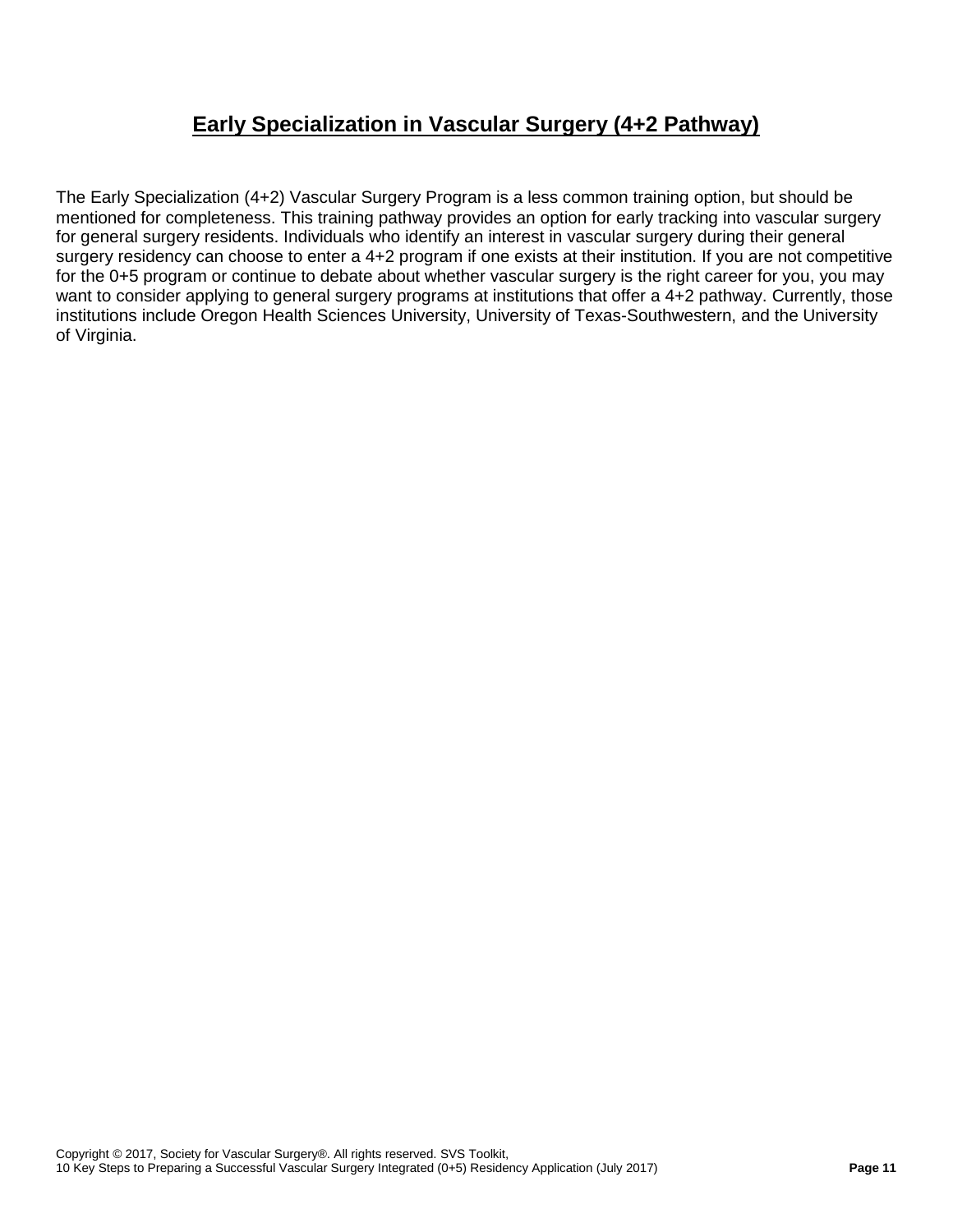#### <span id="page-11-0"></span>**3) BE AWARE OF THE APPLICATION PROCESS AND TIMELINE**

As you explore your interests and training options, make sure you are aware of the residency application and interview process, as well as the timeline for completing important steps in this process. Stay organized and keep up with deadlines along the way.

| <b>MS1/MS2</b><br>•Get exposure and confirm interest<br>•Complete USMLE Step 1<br>•Initiate research projects<br>• Arrange vascular rotation(s) for MS3 year                                                                                                                               |  |
|--------------------------------------------------------------------------------------------------------------------------------------------------------------------------------------------------------------------------------------------------------------------------------------------|--|
| <b>MS3/MS4</b><br>•Complete Core Surgical Clerkship<br>• Participate in vascular surgery electives early in MS3 & 4 years<br>• Participate in Away Rotations<br>•Meet with mentor to strategize rotations<br>•Take USMLE Step 2                                                            |  |
| <b>July MS4</b><br>•Start ERAS application<br>•Update CV<br>• Prepare for vascular surgery Sub-Internships                                                                                                                                                                                 |  |
| <b>August MS4</b><br>·Investigate residency programs<br>. Discuss with vascular surgery mentor<br>•Complete Sub-Internships and Away Rotations<br>.Obtain letters of recommendation                                                                                                        |  |
| <b>September - October MS4</b><br>•Register for NRMP<br>•Select your programs<br>• Finalize letters of recommendation<br>•Complete ERAS application.                                                                                                                                       |  |
| <b>November - January MS4</b><br>• Ensure ERAS application is complete (close in early-November)<br>•Follow-up on letters of recommendation<br>•Schedule and complete interviews<br>•Send thank-you emails or letters to program directors and physicians who interviewed<br>you           |  |
| <b>February MS4</b><br>. Compare programs, consult with advisors and family<br>• Finalize your rank list<br>• Ask for phone calls to be made on your behalf to your top programs<br>• Contact top programs to reaffirm interest once your rank list has been finalized<br><b>March MS4</b> |  |
| •Match Day!                                                                                                                                                                                                                                                                                |  |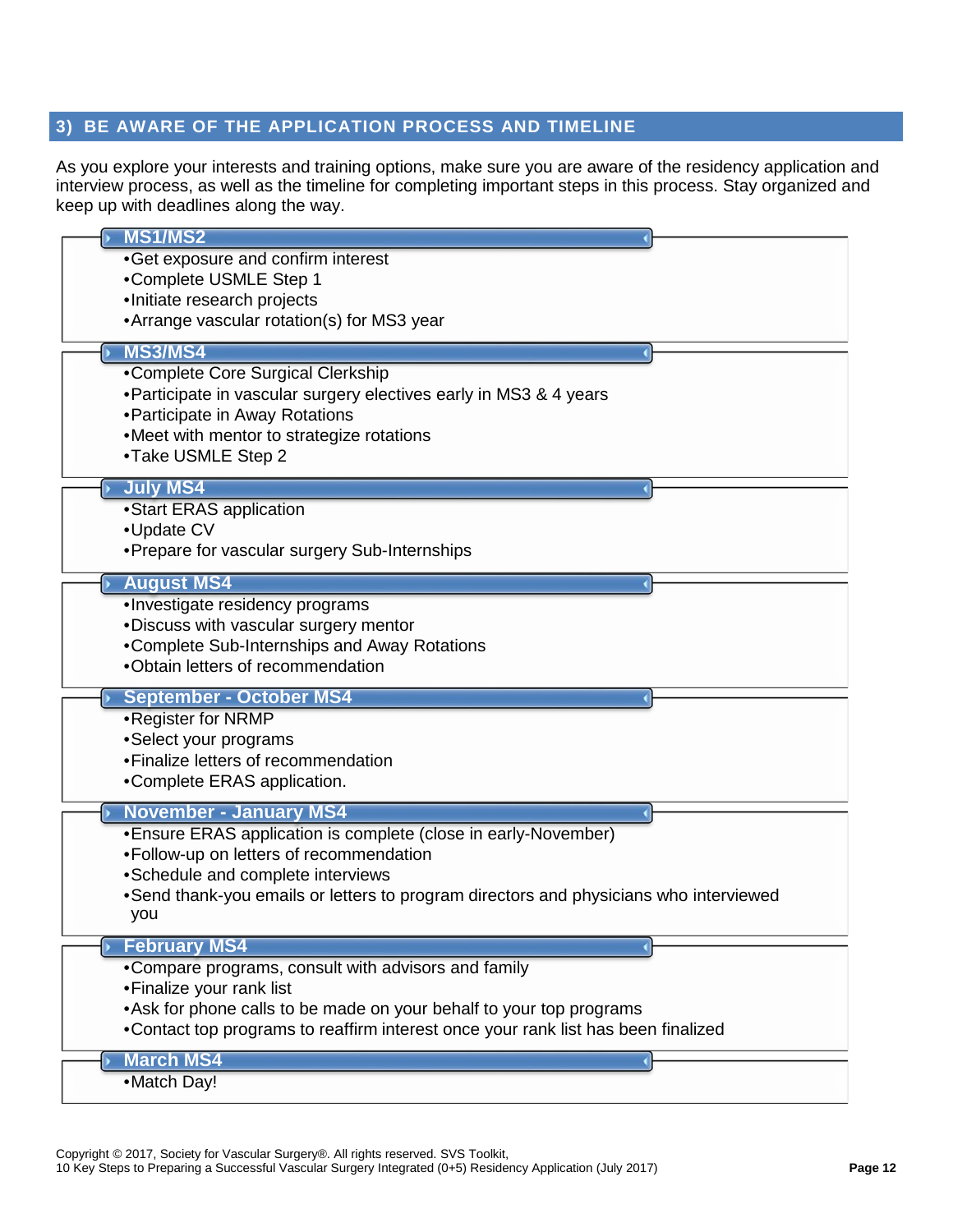#### <span id="page-12-0"></span>**4) BECOME A COMPETITIVE APPLICANT**

Early involvement with professional activities during medical school is important because Integrated Vascular Surgery Residency programs continue to be competitive. The first 0+5 programs were established in 2007 and have proved to be very popular from the outset. The 0+5 matches have been rather competitive over the past few years.

In the 2016 Match, there were 48 0+5 programs, offering 56 positions. We expect additional 0+5 programs to be created over the next five years which will create additional positions. Today there are approximately two applicants per available 0+5 position.



It is important for you to make the most of your time in medical school to become a competitive applicant by building your curriculum vitae, more commonly referred to as a "CV." This document will serve as a compilation of your professional activities and accomplishments throughout your career. Identifying opportunities to build a strong CV during medical school will set you up for success when you apply for residency, your first job, and beyond.

*Video Resource: Creating and Building a Great CV [\(vsweb.org/VideoBuildingCV\)](http://vsweb.org/VideoBuildingCV)*

Ways to make the most of your medical school experience include:

- **1. Confirm Your Interest in Vascular Surgery** (*See Section 1*)
	- $\circ$  It is important that your decision to pursue a career in Vascular Surgery is well-informed.
	- o Make sure you have a realistic understanding of both the positive and negative aspects of the profession.
	- o Your application and interviews for residency will be strengthened by activities and accomplishments that demonstrate both your understanding of and commitment to the specialty.

#### **2. Maintain Strong Academic Performance**

- o Grades/Class Rank
- o USMLE<br>I I
	- It is common for residency programs, particularly in highly competitive fields, to utilize an arbitrary cut-off score below which they will not review your application. There are no specific cut-off scores for application review for integrated vascular surgery residency programs, but as a competitive surgical residency, you should strive to maximize your USMLE Step 1 score.
	- If your USLME Step 1 score is not as competitive as you would like, you should consider taking Step 2 early so that your scores are available for ERAS. Discuss this decision with your advisor.
- o Alpha Omega Alpha Medical Honor Society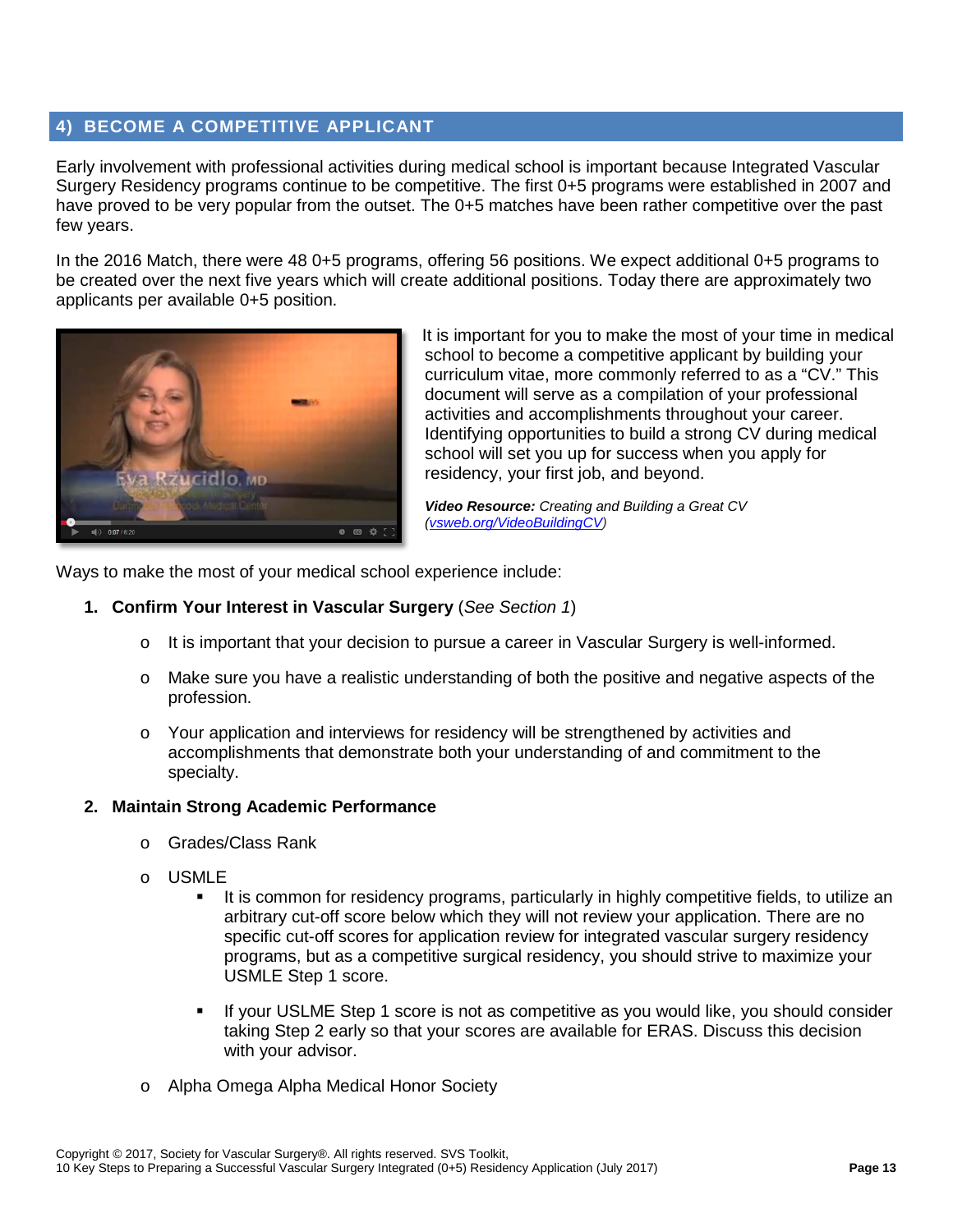#### **3. Complete Clinical Clerkships**

Programs will look at how you perform on all major core clerkships, not just your surgical rotations. Excellent performance in both medical and surgical clerkships demonstrates that you are hard-working, conscientious and able to be a team player.

#### o **Core Surgery Clerkship (MS3 year)**

Typically about 8 weeks in duration, the focus is on General Surgery with some time given to sub-specialties.

Contact the Clerkship Coordinator EARLY to determine if Vascular Surgery is a required component. If it is not, find out if you may be able to rotate on Vascular Surgery as a subspecialty component of the Core Clerkship or as a separate elective.

#### o **Vascular Surgery Sub-Internship(s)**

This is your chance to immerse yourself in the world of Vascular Surgery and experience as much as you possibly can! Your sub-internship should be challenging, exciting, exhausting and fun, all at the same time.

- Know the answers, but don't be arrogant
- Be prepared to work hard<br>■ Do a case report with your
- Do a case report with your staff
- Ask to present a case or research
- Try to take a patient load. Present patients and understand their disease process
- **Take responsibility for your patients and follow them full circle**
- Make contacts with all the vascular staff, residents, etc.
- Be the first there and the last to go
- Pre-round
- Get to the OR whenever possible
- Know everything about your patients you operate on, before and after the surgery
- Be a team player
- Anticipate needs, become a valuable asset to your team
- **Follow-up and follow through without being asked to do so**
- **Volunteer for call**
- Read as much as you can
- Be helpful to the residents, but don't upstage them
- **Ask for feedback**
- Do not embellish or lie, if you do not know the answer simply state that you do not know but will find out, trust is critical in surgery
- Give it your all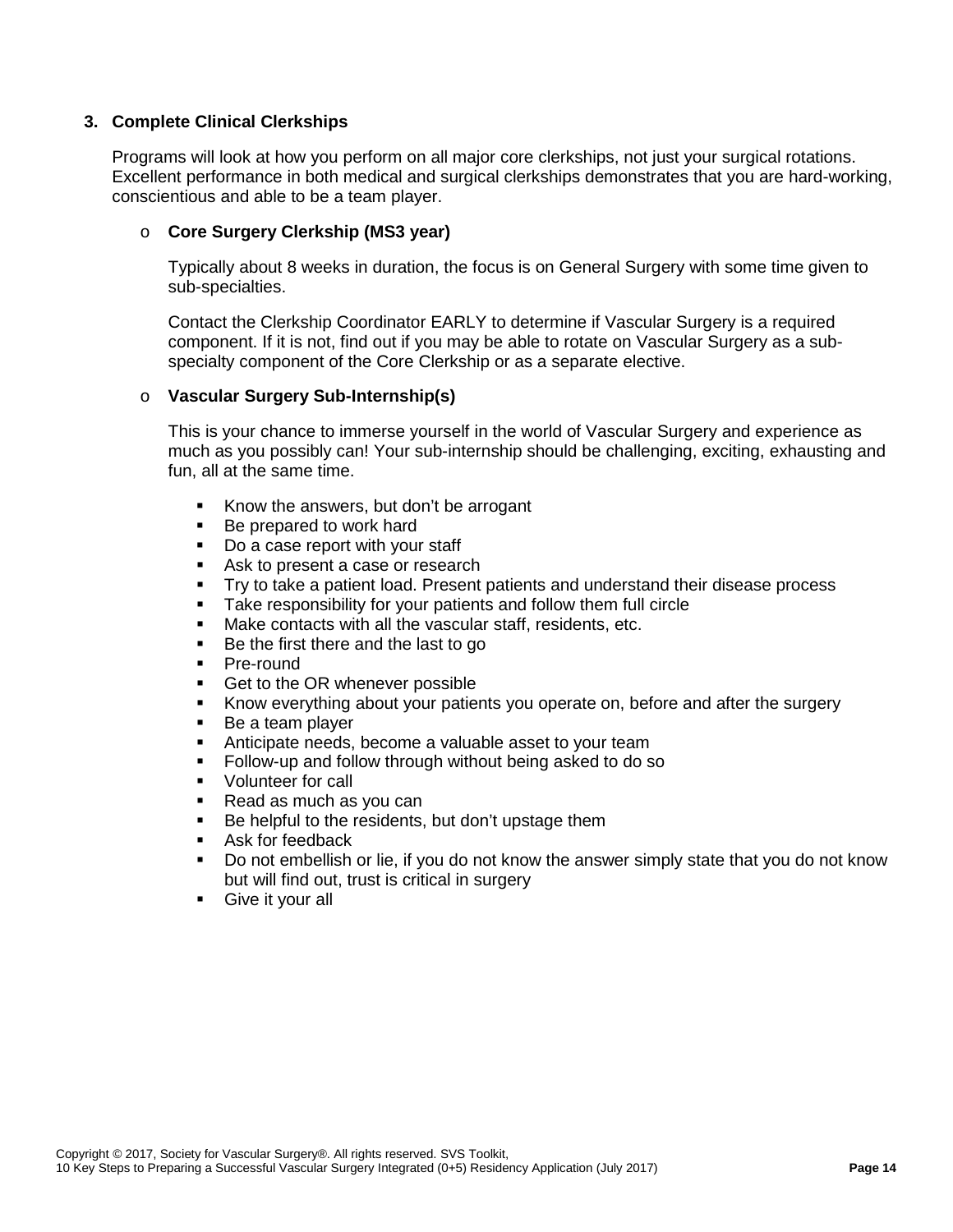#### o **Away Sub-Internship(s)**

- Talk to your program director for options.
- Keep in mind:
	- Always treat a sub-internship as if it was an "audition" for a residency program
	- Performing well on a sub-internship can help you become more competitive at that program

| <b>PROS</b>                                                                                                                                                                                                                                                                                                                                                                                                                                                                     | CONS                                                                                                                                                                                                                                                          |
|---------------------------------------------------------------------------------------------------------------------------------------------------------------------------------------------------------------------------------------------------------------------------------------------------------------------------------------------------------------------------------------------------------------------------------------------------------------------------------|---------------------------------------------------------------------------------------------------------------------------------------------------------------------------------------------------------------------------------------------------------------|
| An additional month of experience /<br>$\bullet$<br>exposure<br>Learn different perspectives and<br>$\bullet$<br>surgical approaches<br>Glean insight into what you want in a<br>$\bullet$<br>program<br>Find out the atmosphere of a<br>$\bullet$<br>prospective program<br>Can possibly use faculty for letters<br>$\bullet$<br>of recommendation<br>Can be especially helpful if your<br>$\bullet$<br>medical school doesn't have a 0+5<br>program<br>Another place to shine | You are at a disadvantage<br>$\bullet$<br>compared to other students at the<br>institution you are visiting because<br>you don't know "the lay of the land."<br>A poor performance can cause the<br>$\bullet$<br>program to not consider interviewing<br>you. |

#### **4. Participate in Vascular-Specific Electives**

- o Continue to prepare for your intern year in vascular surgery by scheduling pertinent electives during your fourth year of medical school.
- o A few suggestions include:
	- **Cardiology**
	- Radiology
	- **Neurology/Stroke**
	- **Surgical Critical Care**<br>**Burght Critical Care**<br> **Burght Care**
	- Nephrology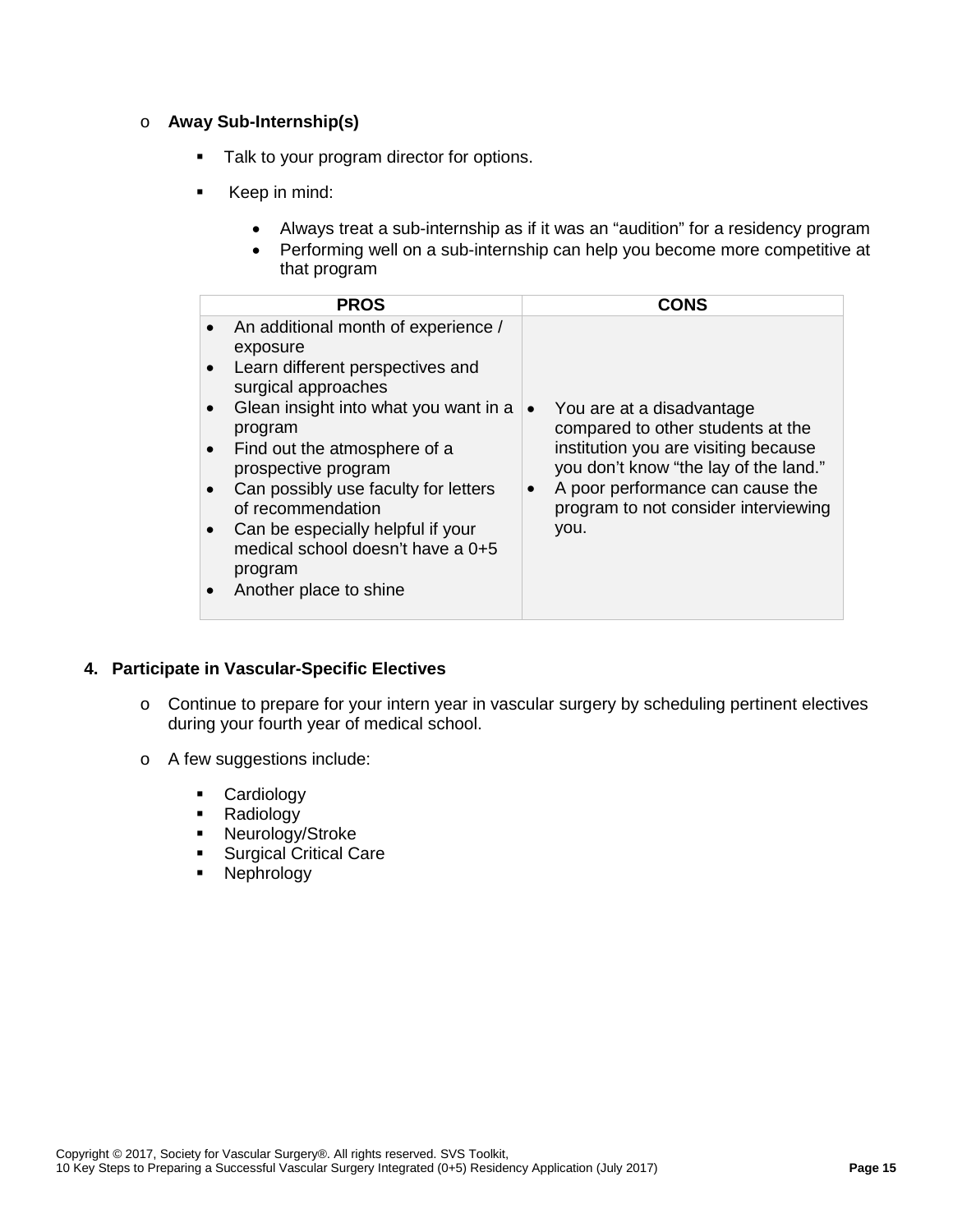#### **5. Involvement in Local, Regional & National Vascular Surgery Organizations**

- o Most vascular surgery organizations offer medical student membership. Membership perks may include emails or newsletters with current topics in vascular surgery.
- o Conferences for vascular surgery organizations often include medical student programming. Attending these programs helps you to learn about the specialty and network with students, residents and vascular surgeons.
	- **Societies like the SVS will provide** awards or travel scholarships for applicants to their medical student forums at their national meetings. This not only provides networking and exposure opportunities, but it is a nice addition to your CV.



- o A few notable organizations that you should be aware of include:
	- Society for Vascular Surgery [\(www.vascular.org\)](http://www.vascular.org/)
	- Vascular & Endovascular Surgery Society [\(www.vesurgery.org\)](http://www.vesurgery.org/)
	- Society for Clinical Vascular Surgery [\(www.scvs.org\)](http://www.scvs.org/)
	- **American Venous Forum [\(www.veinforum.org\)](http://www.veinforum.org/)**
	- **American College of Surgeons [\(www.facs.org\)](http://www.facs.org/)**
	- **American Heart Association [\(www.heart.org\)](http://www.heart.org/)**
	- **Regional vascular societies:** 
		- New England Vascular Surgery Society [\(www.nesvs.org\)](http://www.nesvs.org/)
		- Eastern Vascular Society [\(www.easternvascular.org\)](http://www.easternvascular.org/)
		- Midwestern Vascular Surgery Society [\(www.vascular.org/mvss\)](http://www.vascular.org/mvss)
		- Western Vascular Surgery Society [\(www.westernvascularsociety.org\)](http://www.westernvascularsociety.org/)
		- Southern Association for Vascular Surgery [\(www.savs.org\)](http://www.savs.org/)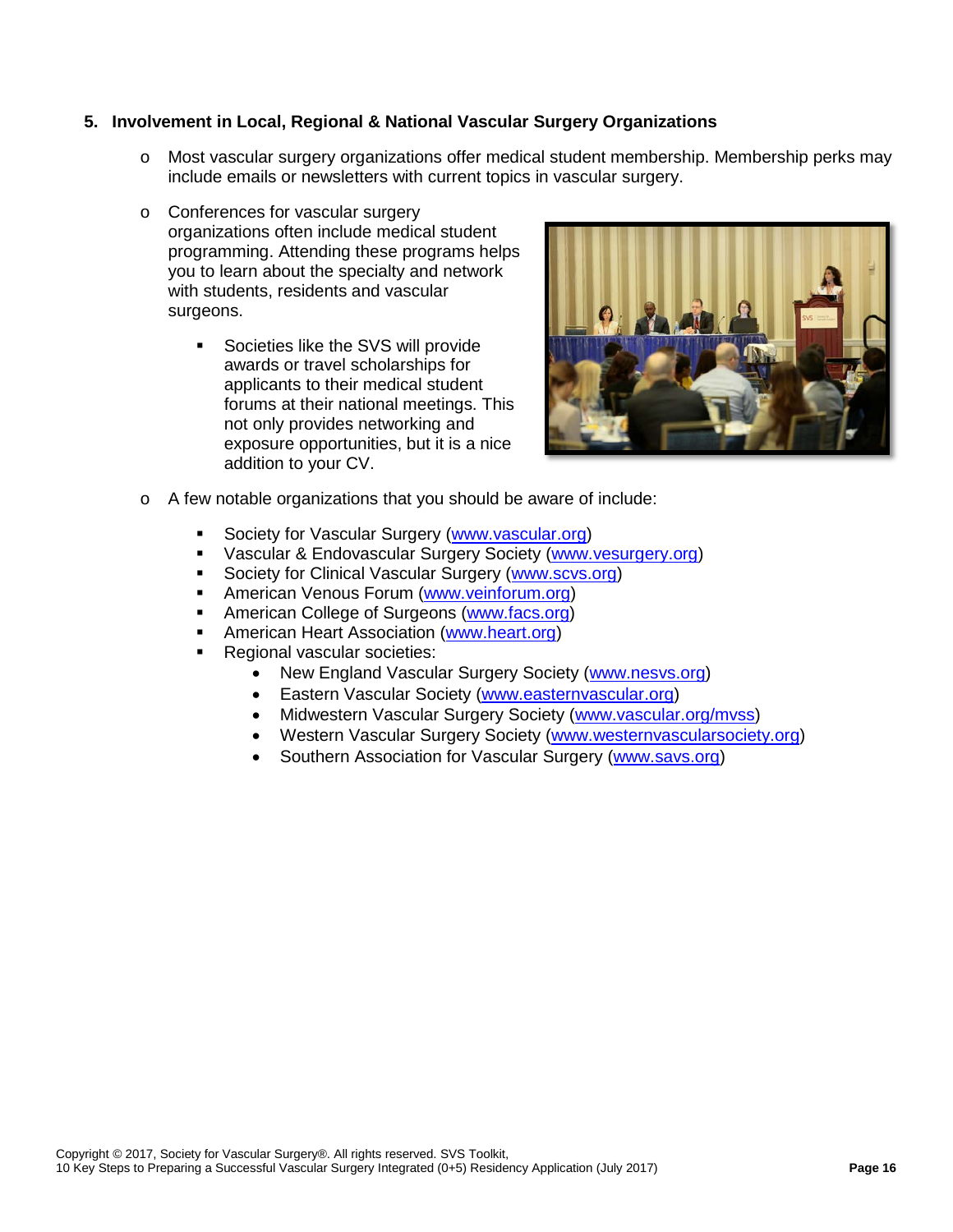#### **6. Research/Professional Development**

Do not attempt to participate in research if this detracts from your ability to achieve excellence in your course work, grades and USMLE board scores. You must focus on your education first. That said, medical school is a great time to initiate research.

- o Take advantage of formal research opportunities offered by your medical school. Many medical schools offer research programs, and even scholarships to support your work, between the first and second year. Check with your academic advisor early to learn about your options.
- o Vascular research is ideal because early involvement in vascular-specific research demonstrates your interest in and commitment to the field. However, it is more important that your research is productive than that it is vascular-specific. Find a research lab or mentor who has a track record of publishing their work. Once you confirm your interest in vascular surgery, try to supplement your research with projects in the field.
- o Programs are looking for your critical thinking skills, research skills and ability to follow through on a project.
- o Be a finisher! While learning how to do research is a valuable experience, you can't put "participation" on your CV. Publications and presentations are the currency of academic medicine. You must be able to see your project through and disseminate your findings in some concrete form.
- o Consider obtaining an advanced degree. You may be able to interrupt your medical school course work to obtain an MPH or PhD, etc.
- o Presentation Opportunities
	- Abstracts and posters should be included in your CV even if they are local presentations
	- Consider your State ACS Chapter or local surgical societies for presentations
	- Submit an abstract for the poster session at the Vascular Annual Meeting
	- Present a case report at a regional and/or national society to get high visibility even if you don't have a formal research project that is ready to report
	- If it isn't published, it doesn't exist...
	- Every presentation is a job interview (always be prepared)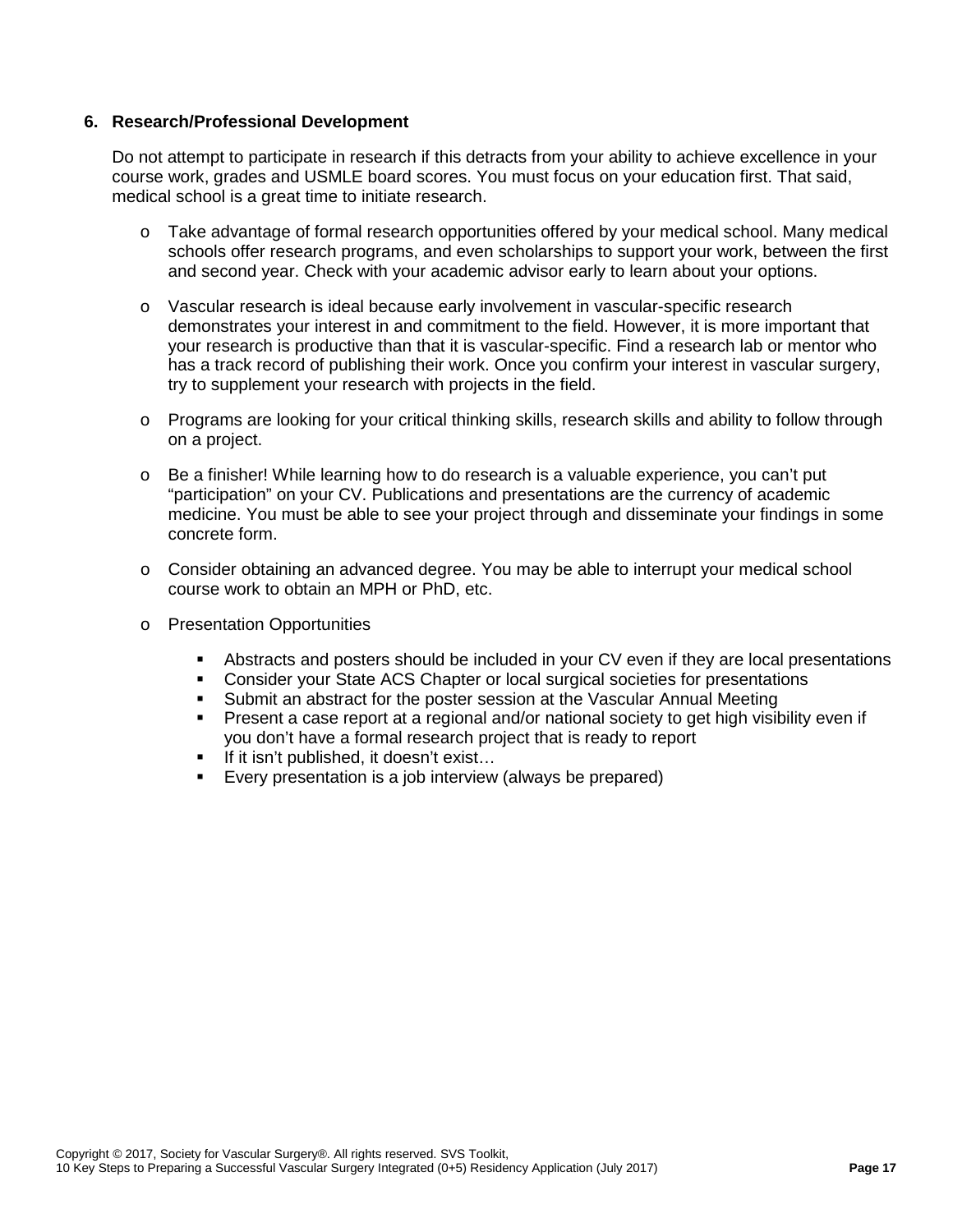#### **7. Network and Develop Mentorship Relationships**

Meeting and getting to know Vascular Surgeons and current Vascular Surgery Trainees, both residents and fellows, is an excellent way to learn about the specialty and determine if it is the right career for you. Furthermore, the vascular surgery community is small and networking at any stage in your career allows you to confirm your interests in the field, continues to expose you to different types of vascular practices and will help you develop mentors who can serve as advocates as you proceed through both the match process and through training.

- o Seek out mentorship, don't wait for a mentor to find you.
- o Talk to everyone and ask to shadow:
	- Mentors
	- **Division Chief**
	- Vascular Program Directors<br>■ Research Advisors
	- Research Advisors
	- **Current vascular surgery fellows and residents**
- $\circ$  Research the field to learn more about the people in it (i.e. [Vascular.org,](http://www.vascular.org/) institutional web sites, student surgery interest groups, mentorship/shadowing programs, etc.).
- o Contact SVS to find a mentor or get help to connect with a vascular surgeon at specific institution.
- o Seek out the faculty involved in your clerkships, vascular cases, etc.
- o Ask to shadow someone in the vascular surgery department.
- o Create a list of people who seem to be a good fit for your needs.
	- Begin contacting them to introduce yourself relay your interest in vascular surgery
	- **Contact SVS to help make an introduction**
	- Have specific goals established for the mentorship (see the SVS Mentee Toolkit for more details)
	- **Try to form a professional relationship**
- $\circ$  Attend local, regional and national vascular surgery meetings. Participate in medical student  $$ specific programs at these meetings.
	- Apply for a Travel Scholarship for the Vascular Annual Meeting
	- **Attend the Residency Fair at the Vascular Annual Meeting**<br>**•** Actively participate in the Welcome Mentor Program at the
	- Actively participate in the Welcome Mentor Program at the Vascular Annual Meeting [\(vsweb.org/FRSprogram\)](http://vsweb.org/FRSprogram) – all scholarship recipients and registered medical students attending the meeting are automatically matched with a mentor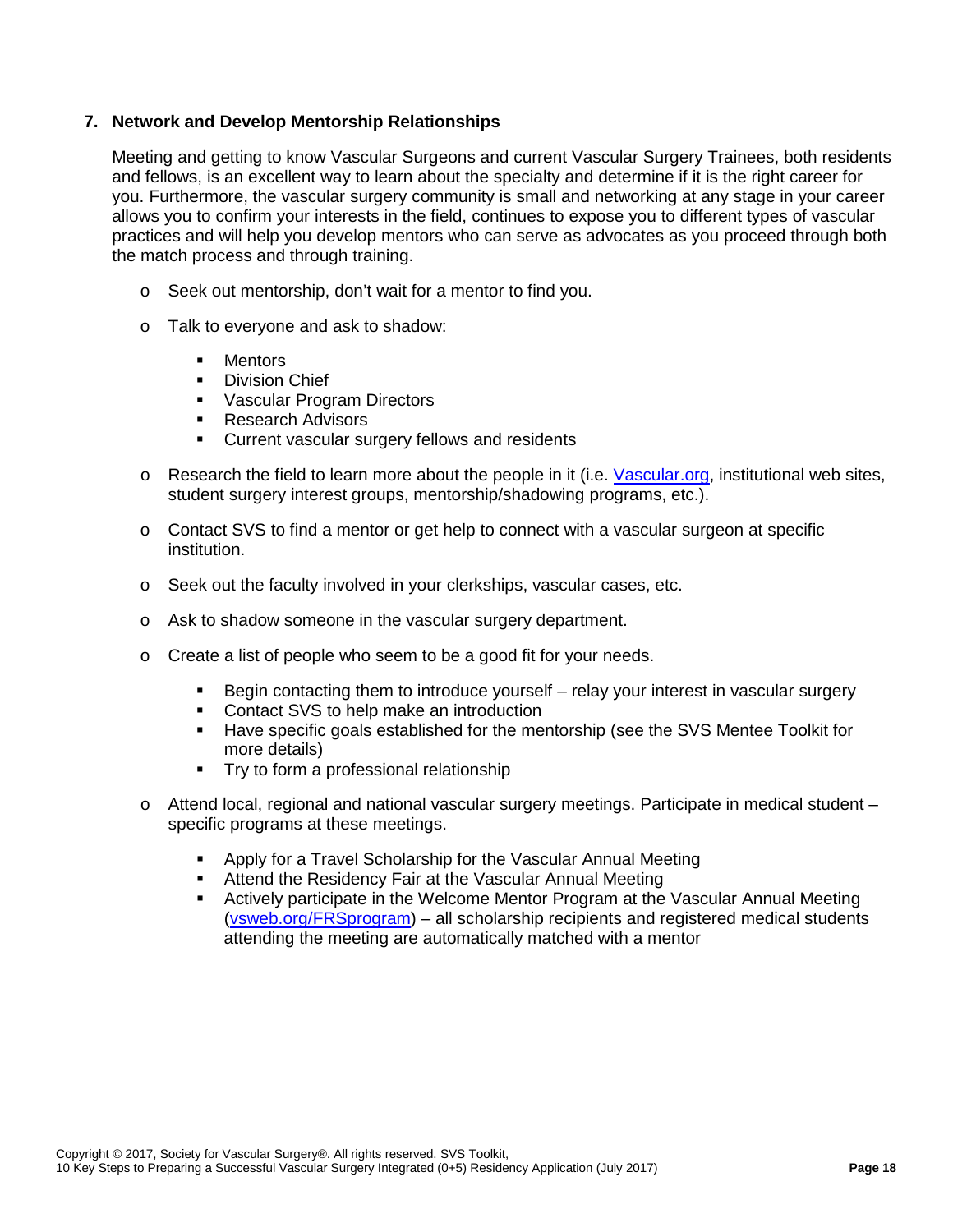#### <span id="page-18-0"></span>**5) CREATE YOUR APPLICATION**

Your Integrated Vascular Surgery Residency application will be a compilation and representation of your years of hard-work. If you have truly made the most of your medical school experience (*see Section 3*), you are well on your way to creating a strong, competitive application. The major components to the ERAS application include the Medical Student Performance Evaluation (MSPE), Letters of Recommendation, Personal Statement, and USMLE scores.

#### **Medical Student Performance Evaluation** (MSPE- formerly called the Dean's letter)

- This document is a written transcript of your performance in medical school and a required component of your residency application. The School of Medicine prepares MSPEs for all students in their final year of medical school regardless of your residency application plans. They are prepared in accordance with the AAMC's guidelines. ERAS annually releases MSPEs to residency programs on October 1. MSPEs for all applicants nationwide are released on this date.
- The MSPE includes the following:
	- o Selected Qualifications & Accomplishments
	- o Academic Progress
		- Grades
		- Class Rank
	- o Summary
	- o Medical School Information Page
- For more information on the MSPE, contact your academic advisor or visit the AAMC website [\(https://www.aamc.org/members/gsa/54686/gsa\\_mspeguide.html\)](https://www.aamc.org/members/gsa/54686/gsa_mspeguide.html)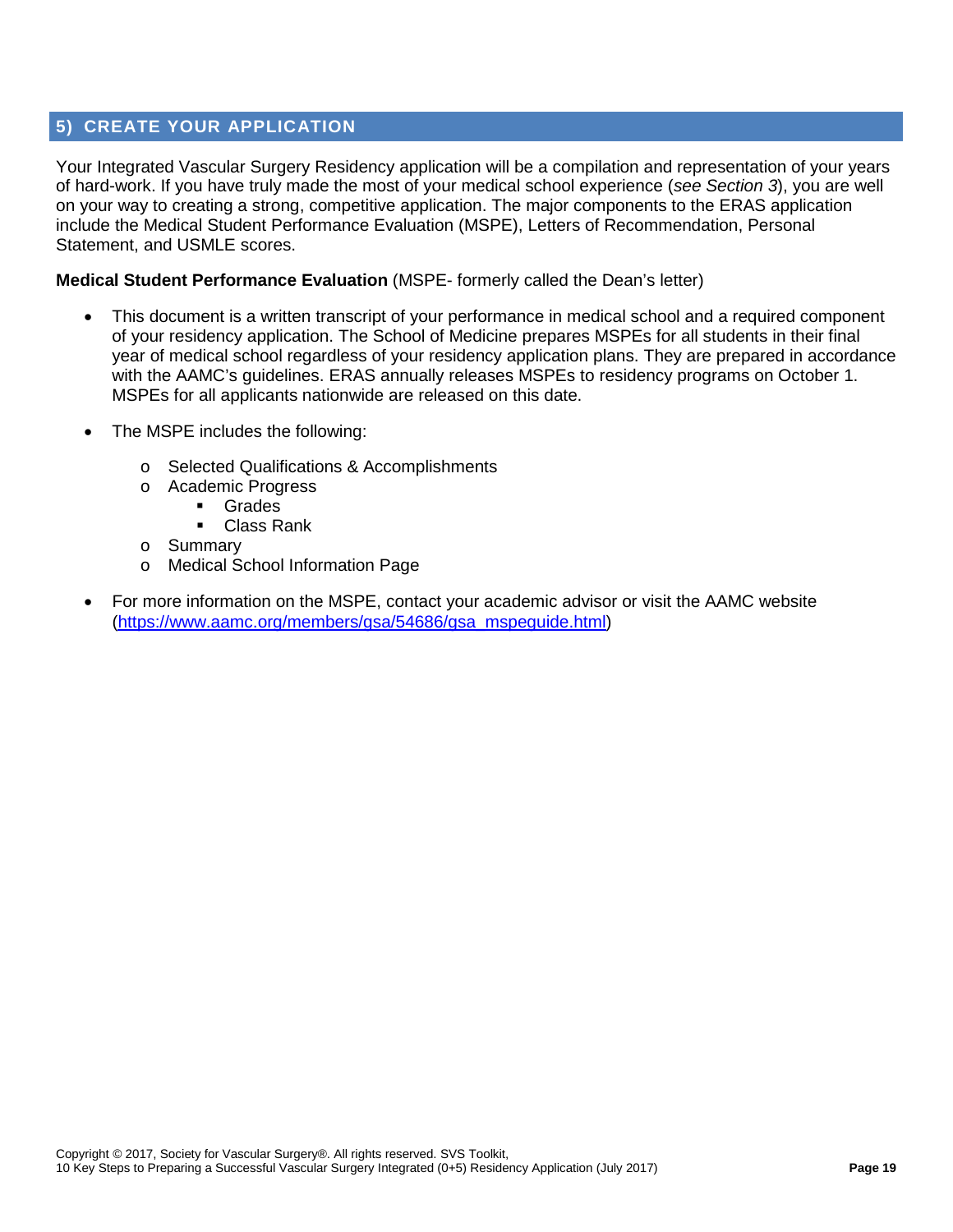#### **Letters of Recommendation**

#### Collect A Minimum of Three Letters

#### Carefully Choose Whom to Ask

- •Most of your letters should come from vascular surgeons.
- •Surgeons from other specialties who know you particularly well may be appropriate, but be sure they are aware and supportive of your choice to pursue vascular surgery. This should be clear in their letter.
- •Identify individuals with whom you have worked extensively during your rotation(s). The more they have seen you in the OR and on the wards the better!
- •If you have done a significant amount of research, you should ask your research mentor for a letter even if he/she is not a vascular surgeon.
- •If you have done an away rotation, you should obtain a letter from the Department Chair or Program Director from that institution
- •Consider asking: Vascular Surgery Program Director, Division / Department Chair, Research Mentor, "High Profile" faculty members (see below)

#### Ask EARLY

- •Ask potential letter writers for performance feedback midway through your sub-internship. Let them know that you hope they will be able to write a strong letter for you once the rotation is complete. This alerts the individual to pay attention to your performance, enabling them to write a more personal letter.
- •Follow up once you have completed the rotation and provide clear instructions regarding when you need the letter and how they should submit it.

#### Schedule a Meeting with Letter Writers to Ensure A Personalized Letter

- •Discuss career goals
- •Give them your CV (this should not be a draft version)
- •Share your personal statement
- •Describe your research in a brief paragraph
- •Share with them any other information you would like to be in the letter

*High Profile Faculty Letters of Recommendation (i.e., president of a vascular society, well-known expert, etc.)*

•If you have someone at your institution that is considered a high profile faculty member, you are encouraged to get a letter from them, but be sure to ask early for the letter and make sure they know you well enough to write a personalized letter. Their high profile is not helpful to you if their letter is generic because they do not know you well.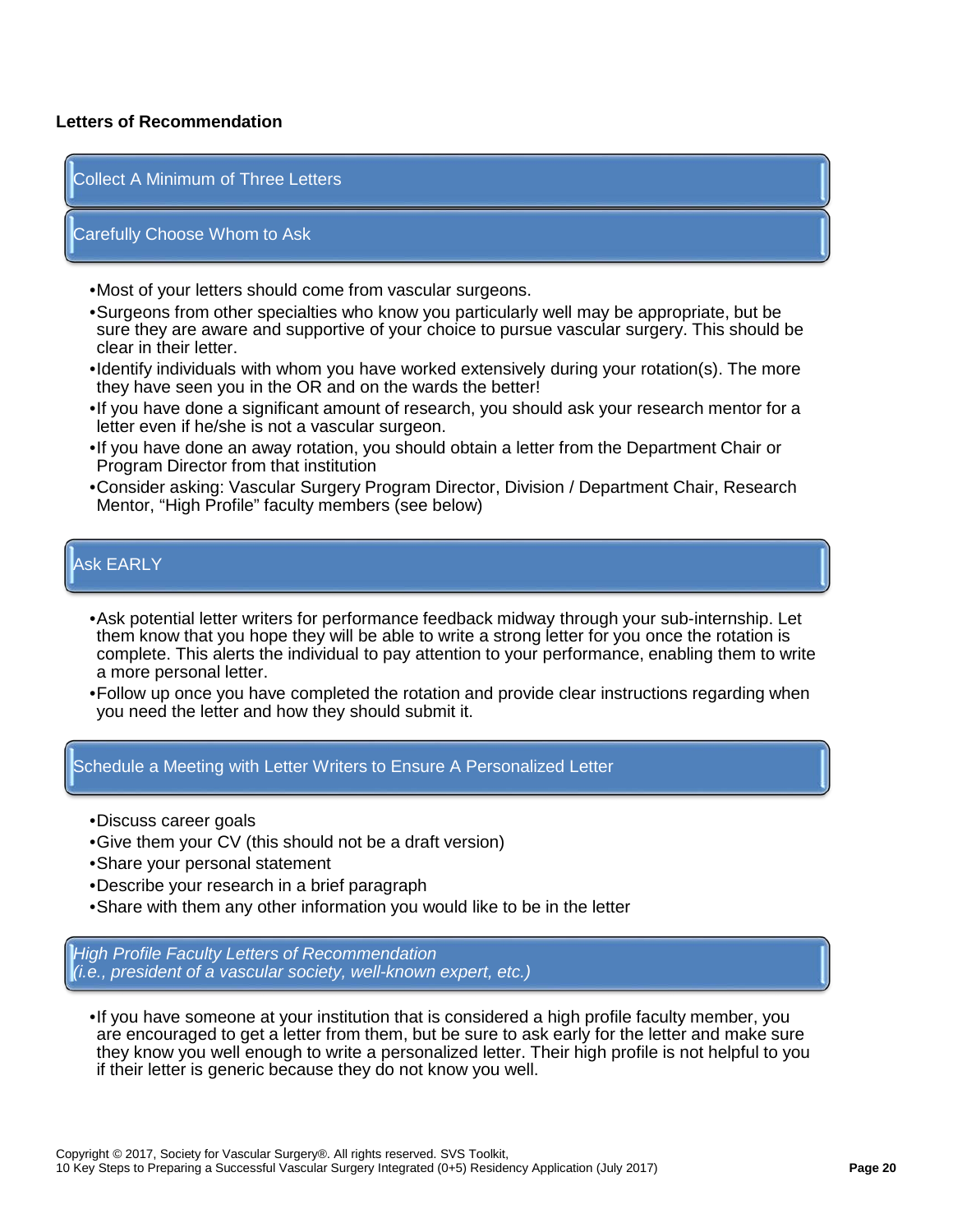#### **Personal Statement**

- *This should be different than the personal statement used for your general surgery residency application (if you are applying to both, see Section 7, Application Strategies)***.**
- To prepare an effective personal statement:



#### **USMLE Scores**

• Discuss your USMLE Step 1 score with your mentor. If your USMLE Step 1 score is not competitive, you may choose to take USMLE Step 2 early in your MS4 year. A strong Step 2 score that is available in time for your application demonstrates your medical knowledge and test-taking ability.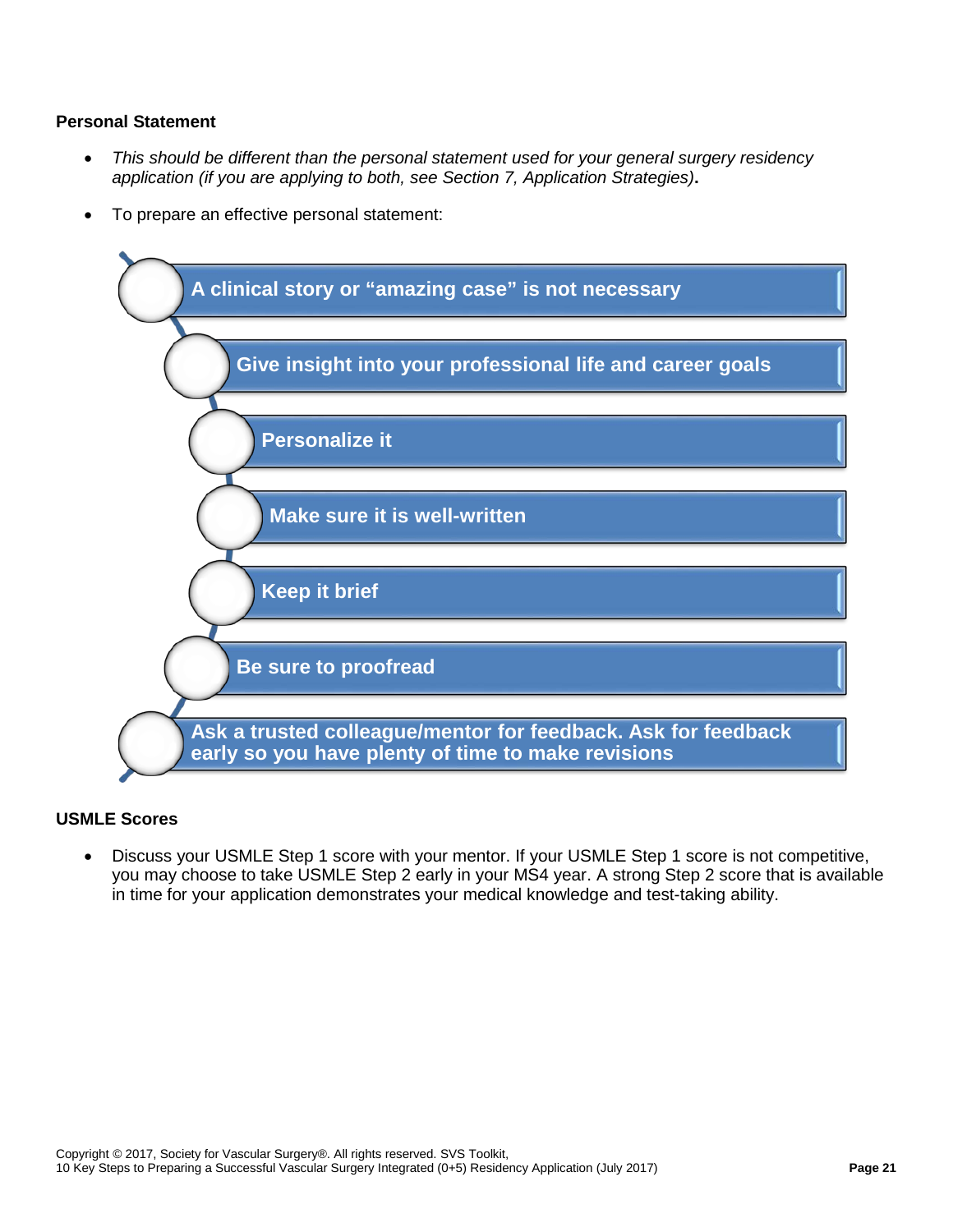#### **Helpful Tips**

- Review your CV one year prior to application.
- Schedule sub-internships or away rotations during late MS3 or early MS4 year. You want enough time to obtain letters of recommendation from your sub-internship experiences.
- Identify a mentor/faculty member that you can rely on for honest feedback of your CV and personal statement.
- Check your institution's policy for time off from rotations, especially those related to interviewing.
- Try to not take too much time away from important rotations.
- Keep separate applications if applying to both general surgery residency and 0+5 programs.
	- $\circ$  Personal statements should have a different focus for each type of residency program
	- $\circ$  Letters of recommendations should directly reflect the focus of the residency program you are applying to (i.e., don't use several letters from vascular surgery program directors for your general surgery residency application or vice versa)

#### **What to Avoid**

- Casual photo for application
- Spelling errors
- Bland and generic letters of recommendation
	- o Wrong name/inconsistent name in letter
	- o Letter is not personalized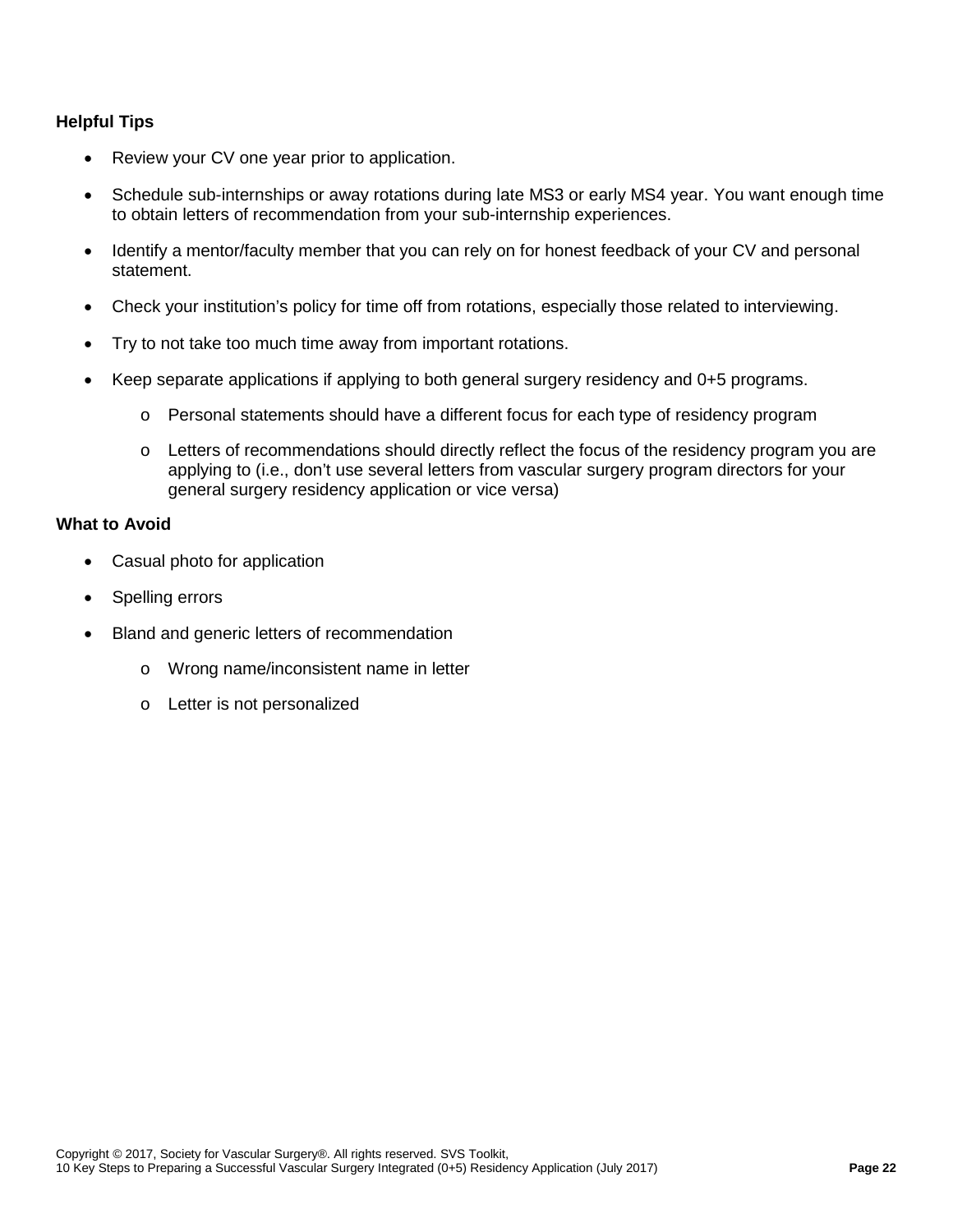#### <span id="page-22-0"></span>**6) INVESTIGATE PROGRAMS & FIND THE RIGHT FIT**

Integrated vascular surgery residency programs consist of 24 months of core surgery experiences and 36 months of vascular surgery (*see Section 4*). Beyond this basic ACGME requirement, programs vary widely in structure and content. There are many factors to consider when looking for a program that is the right fit for you.

#### **Research Years**

Interruption of clinical training for research, sometimes referred to as "going into the lab," is a common practice in graduate surgical education. Some 0+5 programs require dedicated research time and others do not. Many programs will post information regarding if they offer research years on their web site. Applicants also are encouraged to inquire about research years during the interview process.

If you are interested in pursuing a career in basic science, an academic residency with more access to NIH funding, grants and scientists is more appropriate.

Although clinical research can be done without taking time away from clinical duties, dedicated time for clinical research can also be an invaluable experience if you are considering an academic career. Programs with research requirements may offer graduate degrees to develop your clinical research skills such as a Masters in Clinical Research (MS) or a Masters in Public Health (MPH).

#### **Rotation Schedules**

The rotation schedule is not standardized across 0+5 programs. All programs must have 24 months of general surgery (core) and 36 months of vascular and endovascular surgery, but the rotations are typically scheduled in accordance to what works best for the program.

During the chief year (PGY5) all curriculum is devoted to the vascular service. All 0+5 programs must provide a core of surgical principles, as well as detailed knowledge of vascular imaging (Angiogram, CT and MR), vascular lab interpretation, vascular medicine, endovascular skills and traditional open vascular surgery. Core training typically includes pre- and post-operative care, airway management and critical care, trauma, nutrition, management of infections and complications, basic technical experience in skin and soft tissue, abdomen and alimentary track and any other basic knowledge deemed appropriate for a vascular surgeon.

It is important for applicants to investigate how the rotations are structured at each interested program to find out if the schedule is appealing to them. Most programs post the rotation schedule on their web site.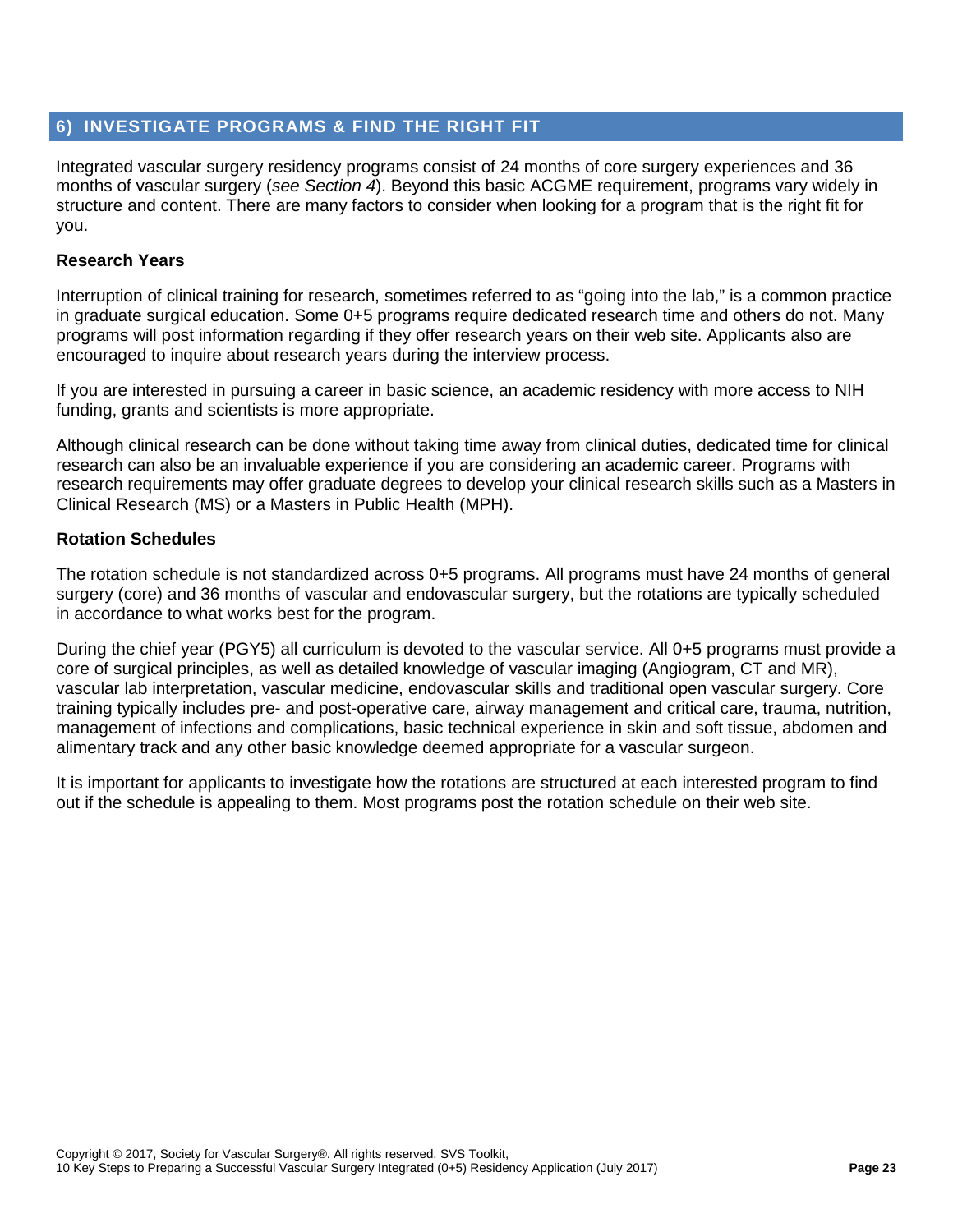#### **Academic vs. Clinical Residencies**

While all programs have academic and clinical components, some residencies are better known for producing "academic" or "private practice" vascular surgeons and/or have a reputation as an academic or clinical residency. When researching programs, you should look at the job history of previous trainees (if applicable). This will give you better insight into the focus of the program. Additional knowledge can be gained by comparing the following:

- Basic research
- Case volumes
- Clinical research
- **Faculty**
- Hospital setting

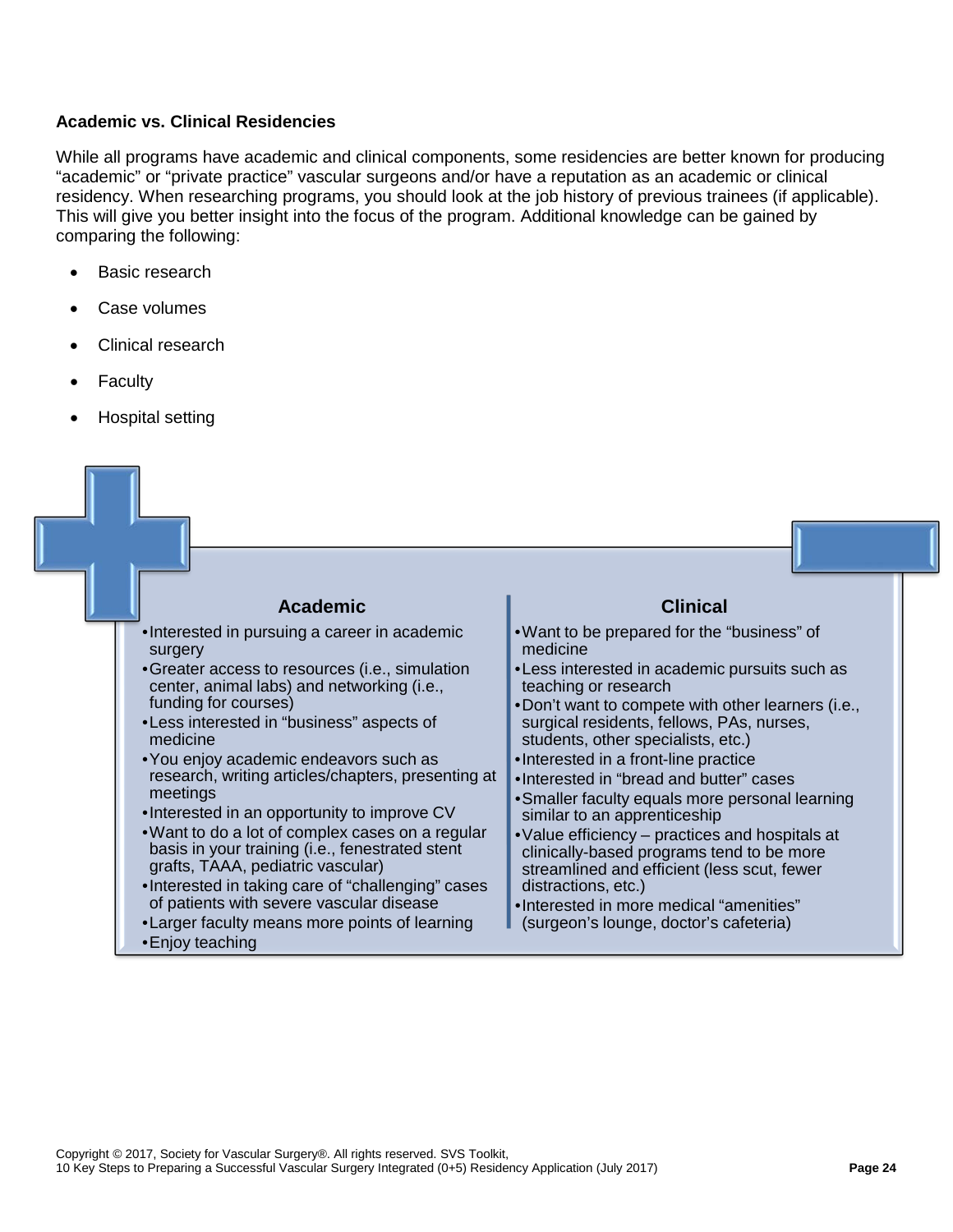#### **Does My Choice of Academic vs. Clinical Residency Limit My Practice Choices?**

No matter what type of residency-based training you choose you are never limited to a specific type of practice for the rest of your career. Trainees from academic-based residencies have gone into private practice and trainees from clinical-based residencies have worked at academic practices. It is typically much easier to transition from academic practice to private practice than the reverse as many clinical-based residencies might not emphasize some key academic requirements such as research.

If you do choose an academic residency but want to practice in private practice, some key ways to prepare yourself for private practice are by learning more about billing and coding, establishing a referral base, covering call, understanding contracts as well as doing off-site rotations.

If you are still unsure of what type of practice you want to pursue, an academic residency is probably a better choice for you in order to keep all of your options open.

#### **Case Volume and Faculty**

Generally, case volumes will be higher in clinical residencies allowing for broad training but complex cases are more commonly found in academic residencies. The faculty and hospital setting also will differ at these types of programs. At an academic program you will find a mix of faculty and various hospital settings such as the VA and university center. Clinical residencies typically are held at a single hospital and feature a faculty comprised only of clinicians.

You will find that some programs are more clinically busy than others, with operative case numbers in the 90<sup>th</sup> percentile nationally. On the other hand, some programs will have more of a "cerebral" feel, with welldeveloped didactics and teaching conferences to supplement lower case volume. It is important to note that all accredited programs will provide the required minimum case numbers mandated by the ACGME for graduation. You will receive good training with adequate operative experience at either type of program, but you should consider how you learn best. Some individuals will thrive on high volume while others will do well with more didactic and study time.

#### **"Fit"**

Ultimately, finding the right training program for you is very much about finding the "right fit." This is a difficult concept to define and is even more difficult to figure out from a website. This aspect of exploring programs will become much more apparent during the interview process. The bottom line is that every

A 0+5 program that is accredited will provide you with the basic experiences and tools that you will need to become a board certified vascular surgeon. In order to be happy and enjoy your years of residency, you want to be at a program where you "fit in" with the people and culture. To this end, be yourself at your interviews. Be honest about your personal and professional goals. This will help you find a group of like-minded individuals with similar goals and personality. Residency should be fun!

Geography can have a significant impact on where you choose to train for many reasons. Consider where you enjoy living and what hobbies are important to you (e.g., big or small city, climate, etc.). It is also important to consider the needs and wants of your significant other and/or family. If your family is not happy in a particular place, it is unlikely that you will be happy there either!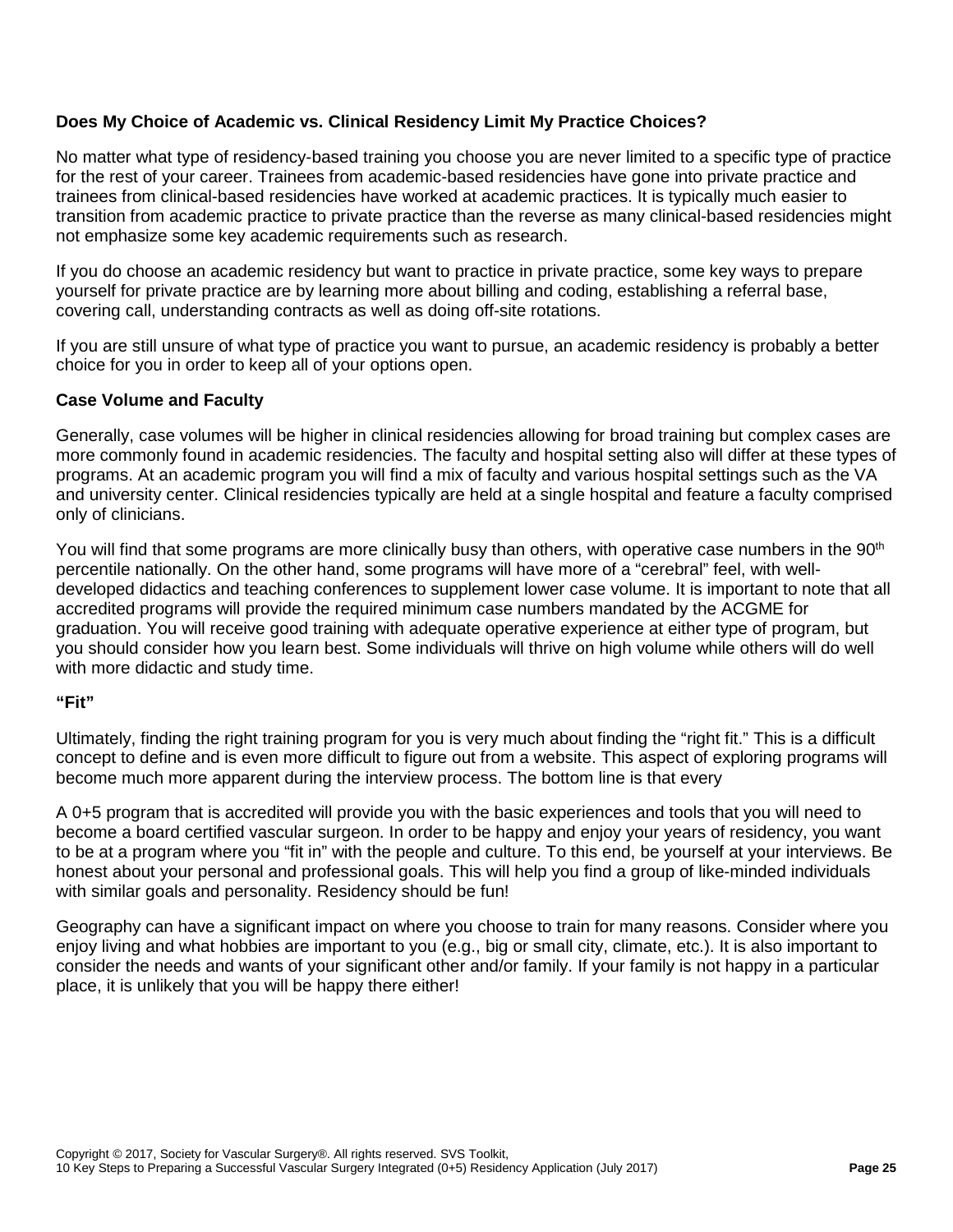#### <span id="page-25-0"></span>**7) APPLICATION STRATEGIES**

Now that you have put together your application and reviewed the 0+5 programs, it's time to finalize your application strategy. At this point you should meet with your advisor and vascular surgery mentor to review your application, focusing on your strengths and weaknesses.

Depending upon your overall competitiveness to match into a 0+5 program, you need to determine:

- How many 0+5 programs to apply to
- Which 0+5 programs to apply to
- Whether or not to apply to General Surgery programs
- Accepting/declining interview offers
- Back-up plan

#### **How Many 0+5 Programs Should I Apply to?**

This depends on several factors including the competitiveness of your application, family/significant other considerations and geographic limitations. If your application is strong, you may be able to apply to as few as ten programs (remember, you may not receive an invitation to interview at every program you apply to). Weaker applicants should apply more broadly.

#### **Which 0+5 Programs Should I Apply to?**

Hopefully reviewing 0+5 program websites with the help of Section 6 has helped you to identify programs that you are interested in. Review this list with your advisor. Be sure to apply to a mix of more competitive and less competitive programs. It is okay to "shoot for the moon" and apply to the top programs but you will want to round out your list with less competitive programs to help ensure a successful match.

#### **Should I Apply to General Surgery Programs as well?**

Vascular Surgery Residency Programs remain highly competitive with about three applicants for every one position. Depending upon the strength of your application, it may be prudent to apply to general surgery and/or preliminary surgery positions (keeping in mind that general surgery, though not as competitive as integrated vascular surgery, is not a "shoe-in").

You should discuss this decision carefully with your advisor. If you decide to apply to General Surgery programs, keep in mind:

- Letters of recommendation should be different for vascular surgery and general surgery applications. Be sure that your letter writers know which application you intend to use their letter for.
- Personal Statement may need to be different for each application. It is okay to describe your desire to pursue vascular surgery to a general surgery program, but review your statement carefully. Avoid statements that you are applying to integrated vascular programs.
- Unfortunately, some General Surgery programs may choose not to interview you if they are aware that you are applying in Vascular Surgery.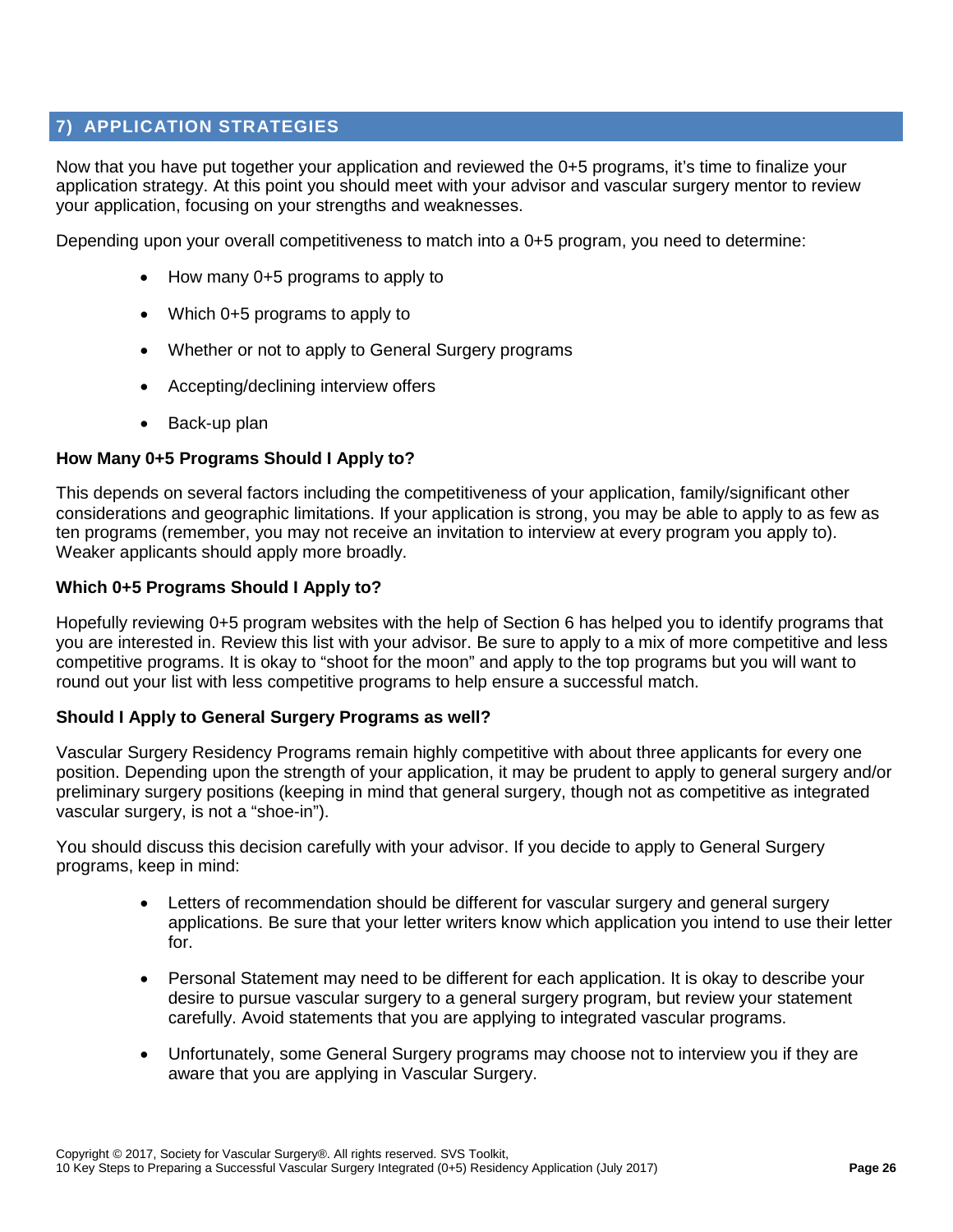#### **How Should I Handle Invitations to Interview?**

Respond promptly. This is courteous. Also, interview slots fill quickly and you will want to be able to select the date that works best for you.

You may have the pleasant problem of having more interview offers than expected. Be realistic about how many interviews you will be able to complete (travel time away from school and cost). If you find you need to cancel an interview, do so promptly. The Vascular Surgery world is small and word of your unprofessional behavior if you simply do not show up for an interview or cancel at the last minute will travel quickly.

#### **What Is My Back-Up Plan?**

The National Residency Match Program generally works well, with a highly successful match rate. Unfortunately, although uncommon, even the strongest applicants to any given specialty are at risk of not matching. Therefore, it is wise for everyone to have a back-up plan. That said, if you and your mentor recognize that your application is not highly competitive, it is imperative that you consider what you will do if you do not match into a 0+5 position.



The Supplemental Offer and Acceptance Program, or "SOAP," is one option to identify an unfilled residency position. Be prepared to participate in the SOAP. For more information, check out the NRMP website [\(http://www.nrmp.org/residency/soap/\)](http://www.nrmp.org/residency/soap/).

The alternative training pathways discussed in Section 2 are all excellent training options. A general surgery residency position will keep you on track for your future career in vascular surgery. Preliminary positions are also important options to consider.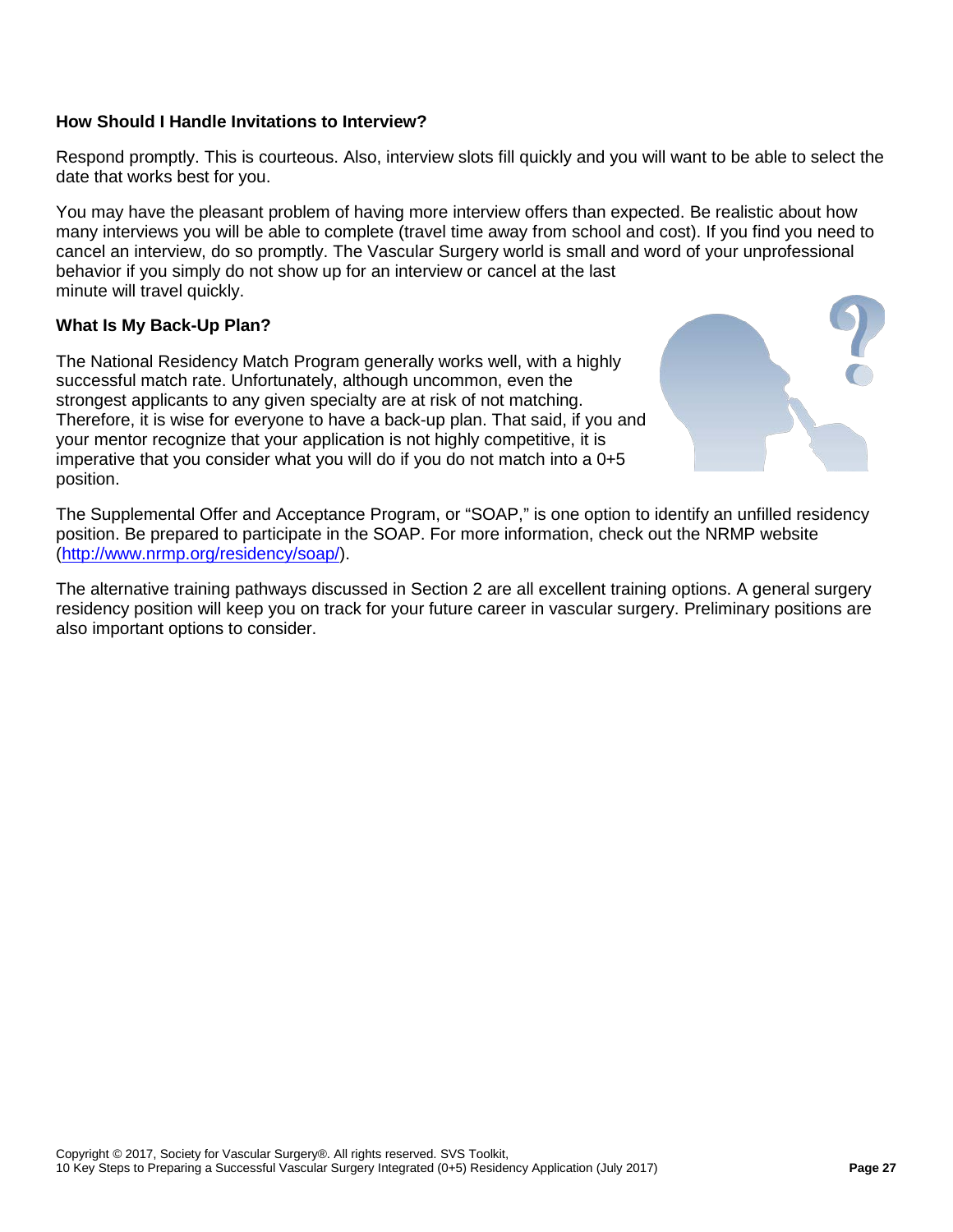#### <span id="page-27-0"></span>**8) PREPARE FOR YOUR INTERVIEWS**

#### **There Are Two Main Objectives for Interviews:**



In most cases the focus of the interview is really on personality and "fitting in." By the time you have been chosen for an interview, the program has already pre-selected you based on your application, letters of recommendation, etc. The interview provides an additional way for the program to determine if you are a good fit in their culture.

In addition to determining if you are a good personality match for the program, faculty also will be looking for the following key items:

- An accurate application
- Genuine enthusiasm about vascular surgery

#### **Helpful Tips**

Be prepared:

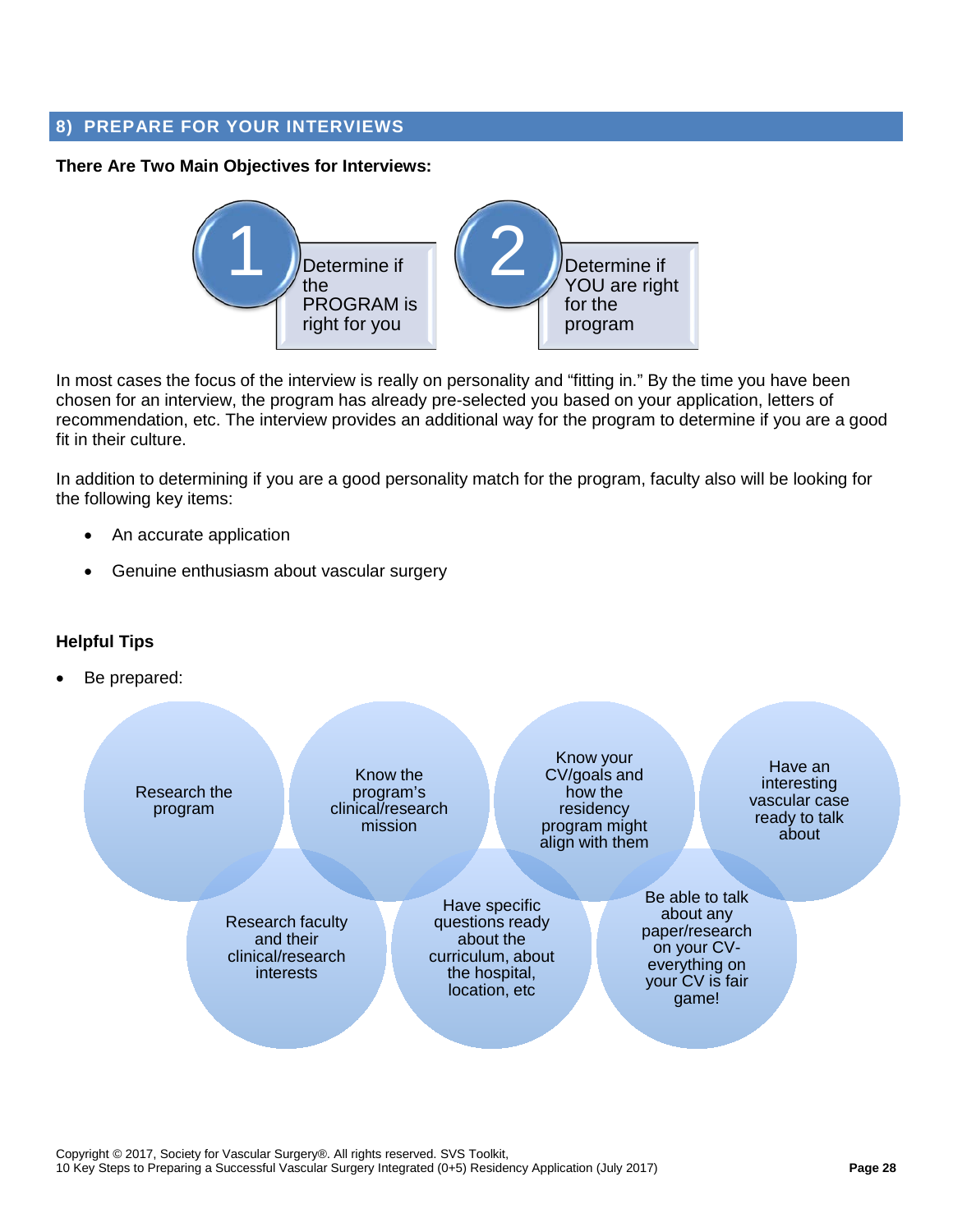#### **Helpful Tips** *(continued)*

- Be honest.
- Be professional.
- Treat the interview process like a job interview.
- Respond to invitations promptly.
- Make an effort to attend pre-interview events. These events are typically optional but a good way to meet everyone and get a sense of resident morale.
- Talk with everyone and be nice/polite to everyone- from support staff to faculty. Every interaction can have repercussions.

Helpful Tips

- Always remember that your fellow applicants may become friends but you are vying for the same positions.
- Current residents are your best source to find out what your potential life will be like.
- Work with your faculty and mentors throughout the process.
- Remember the interview goes both ways.
- It may be helpful to frontload vascular surgery interviews and backload general surgery interviews.
- Sometimes scheduling less desirable interviews early in the process allows you to practice- especially your very first interview.
- Be strategic about interview scheduling- try to schedule based on geography if possible to reduce expenses.
- Don't underestimate first impressions.
- Wear comfortable shoes- you will be doing a lot of walking on tours**.**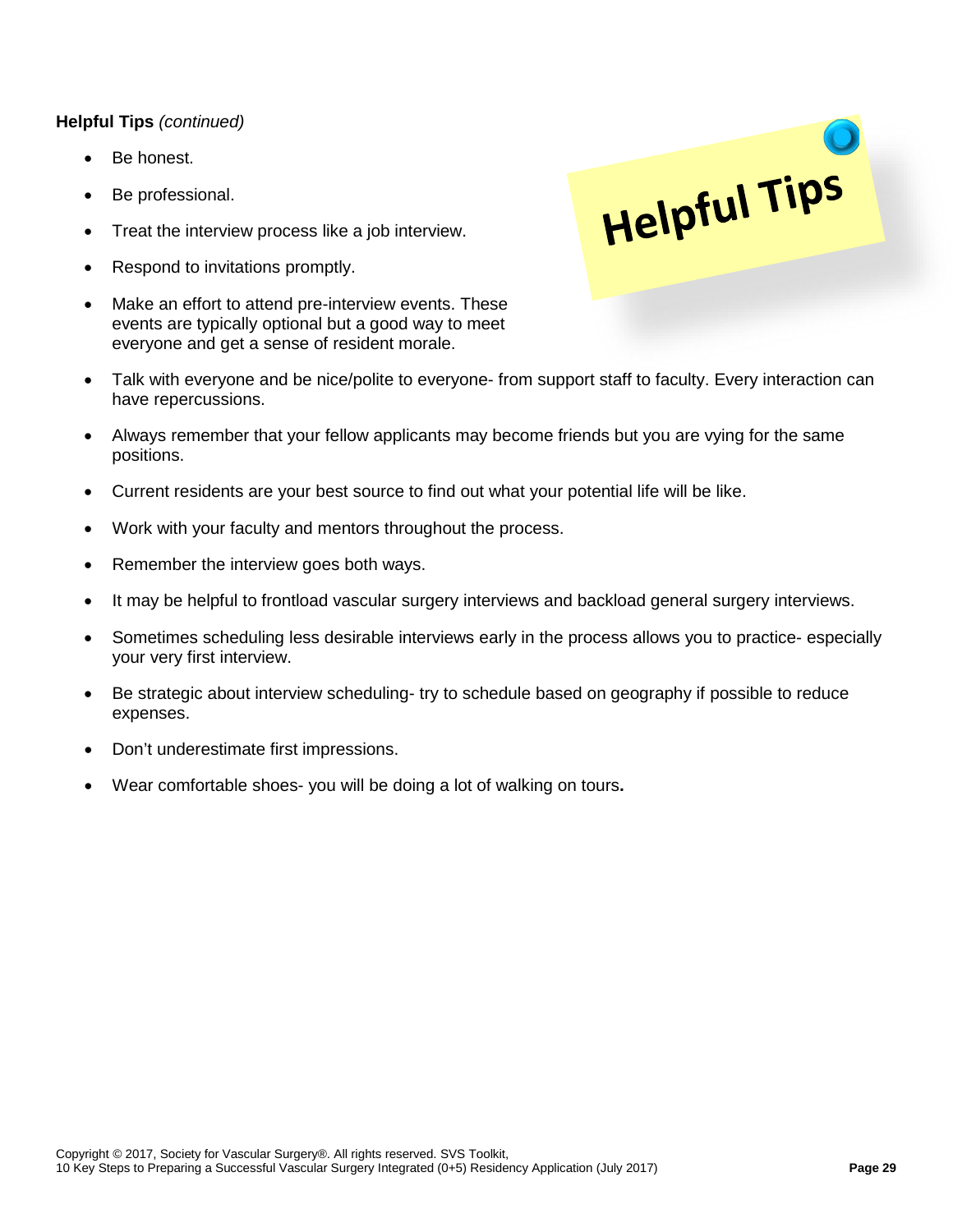#### **Create a Document to Compare Programs' Strengths/Weaknesses**

A simple way to compare the strengths and weaknesses of the visited programs is to create a chart or spreadsheet you can easily just add notes to after each visit. It is best to add comments when they are fresh in your mind, such as on your return trip from the interview. This document will be a critical tool as you begin the process of ranking the programs, especially if your interviews are staggered over several months rather than a few weeks. Common items for comparison include:

- Case volume and mix
- Clinical experience
- Rotation schedule
- Faculty interaction with residents
- Interaction with fellows (if applicable)
- Interaction with general surgery residents
- Formal educational curriculum
- Level of responsibility
- Research opportunities
- Geography
- Surrounding community
- Having a support system/family nearby

Also, be sure to write down your general gut feeling about a program, this can be your most useful note when going back to make your rank list!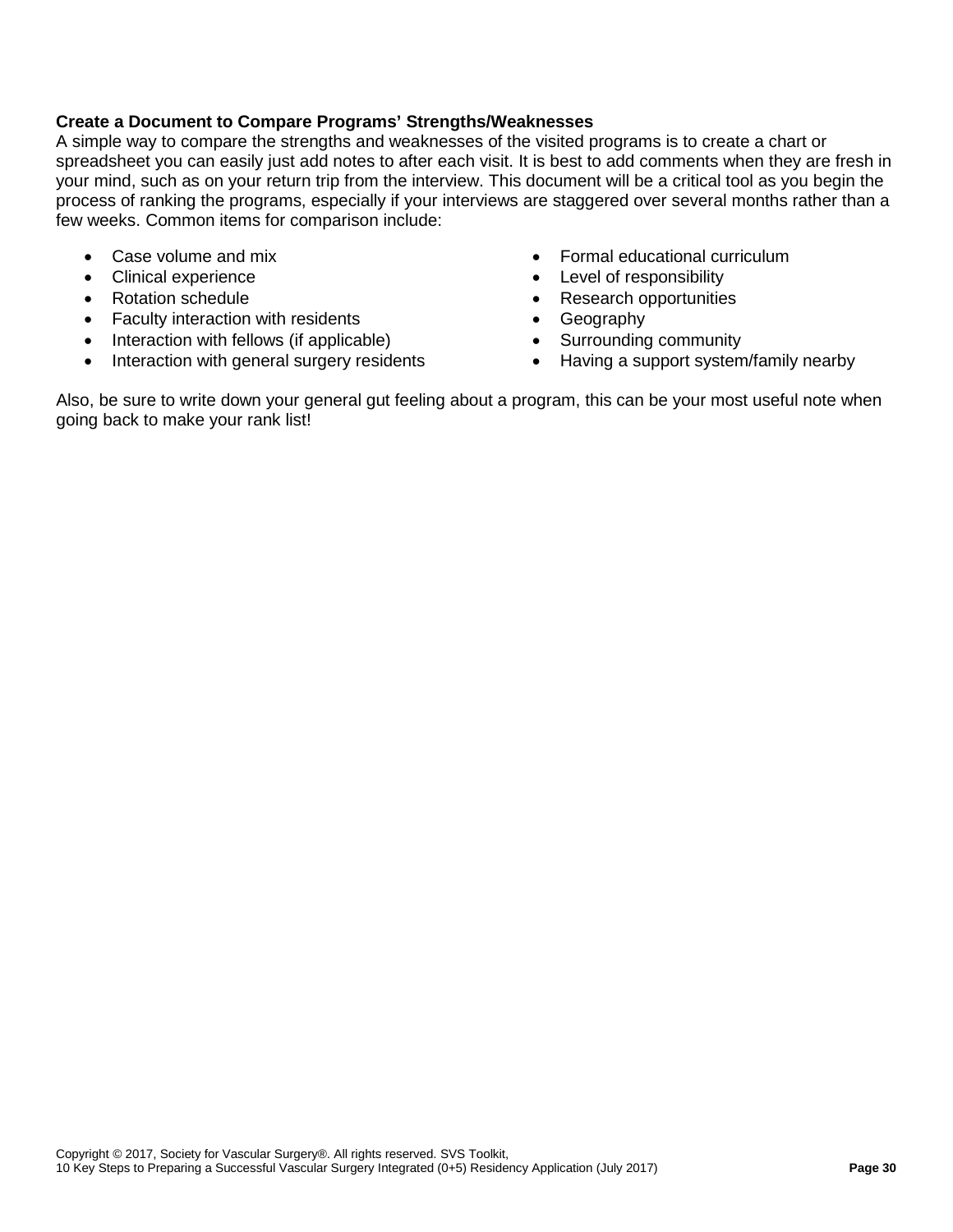#### **Prepare Questions**

#### *Clinical Experience/Case Volume*

- •What types of cases are typical?
- •Are there any cases that the program does not have high volume or that the residents do not get good experience with?
- •Is there a balanced experience in both open and endovascular cases? If one or the other is low, how do they handle that?
- •If they have a 5+2 program, how do integrated residents and fellows interact on services as far as case coverage?

#### *Changes*

- •Are they are any anticipated changes in the program or faculty in the near future?
- •Is any faculty planning to leave and/or have any faculty left recently?
- •Are they planning to close the 5+2 program? (if applicable)
- •Are there are any planned changes for the 0+5 program, and how may that affect you? (if applicable)

#### *Exams and Graduates* **(if applicable)**

- •What percent of your residents complete your program? Has there been significant attrition? If so, why?
- •What percent of your graduates pass the specialty boards on their first attempt?
- •What types of jobs have your graduates obtained (academic or private practice)?

#### *Educational Opportunities*

- •What is the didactic teaching schedule?
- •How is travel to meetings/conferences determined?

#### *Research*

- •What are the program's research commitments and expectations? (i.e., clinical research projects, manuscripts, book chapters, any requirements?, etc.)
- •Can you realistically get research done without time away from clinical training? (i.e., research commitment, expectations, protected research time, etc.)
- •If research is required, are there moonlighting opportunities?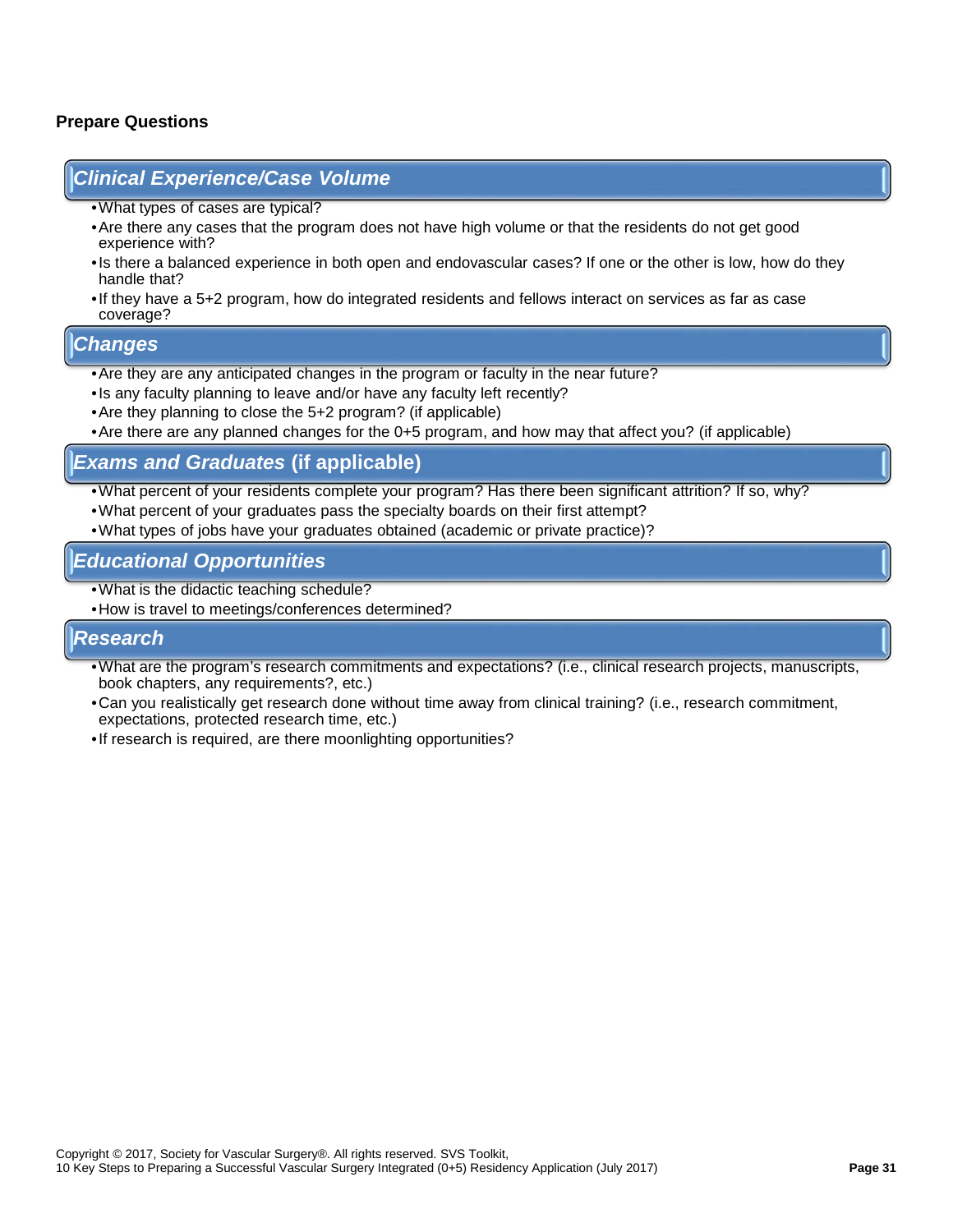#### **Anticipate Questions**

- Why did you choose vascular surgery?
- Why do you like our program? Why do you want to come here to train?
- Be prepared to explain your research and anything else you've chosen to put in your CV
- What are your career goals? (i.e., what do you want do after residency, in 5 years, 10 years, etc.?)
- Why did you become a doctor?
- What was the most interesting case you have been involved in? (What are the steps of that case? Complications? Literature surrounding the case?)
- What motivates you?
- How would you describe yourself?
- What was the most difficult situation you encountered in medical school?
- What is your most important accomplishment?
- What are your strengths? What are your weaknesses?

#### **Be Prepared for Tricky Situations**

- *What happens if a program director asks you about the other programs you applied to or how you are planning to rank them? Are you obligated to provide that information?*
	- No. Section 6.0 of the Match Participation Agreement prohibits programs from requiring applicants to reveal the names or identities of programs to which they have or may apply and from requesting any information about how you plan to rank programs. Any program that requires an applicant to disclose such information is in violation of NRMP policy and will be investigated by the NRMP.
	- $\circ$  If this question does come up, politely state that you are weighing your options and then focus on discussing the things that you like about their program.
- *What happens if a general surgery program asks about your interest in 0+5 programs?*
	- o Again, Section 6.0 of the Match Participation Agreement prohibits programs from requiring applicants to reveal the names or identities of programs to which they have or may apply and from requesting any information about how you plan to rank programs (see above for specific details). The best policy in these types of situations is to always be passionate about your career choice.
- *What happens if a program director contacts you to say they are ranking you in a matchable position?*
	- o According to NRMP, you may volunteer information about where you have applied and how you plan to rank programs, but programs CANNOT require you to disclose the information.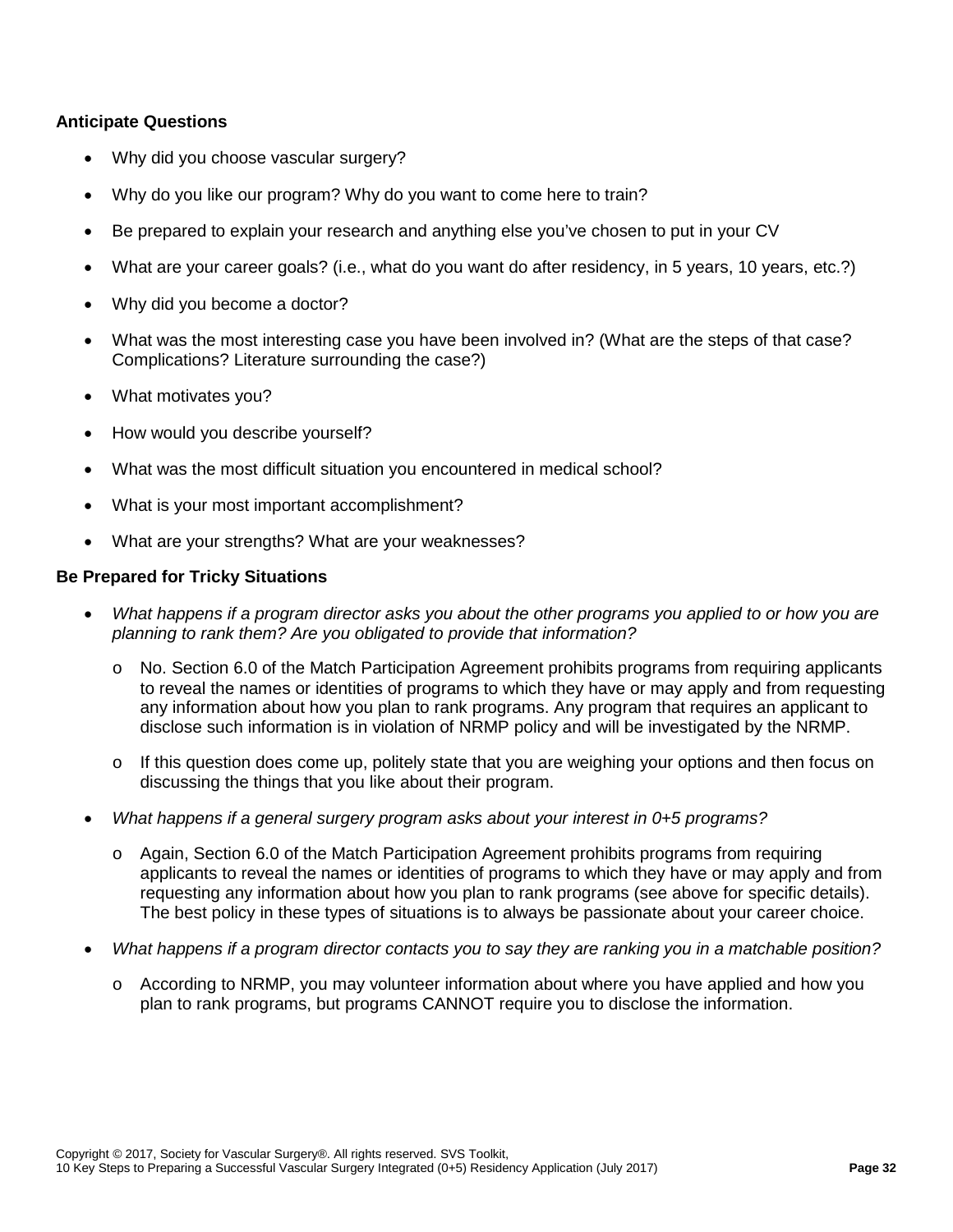#### **Red Flags**

During your visit, don't forget to be on the look-out for any troubling or problematic events, activities, or interactions. Some common red flags include:

- No time scheduled with current residents
- Evasive answers to rumors of anticipated changes
- Lack of enthusiasm of program from faculty and residents
- What you see should represent the best of the program if it isn't, something may be amiss
- Trust your intuition if something feels off, it probably is...

#### **Don't Forget**

- The interview is all inclusive it starts when you are contacted requesting the interview and continues through all the correspondence, meals, staff, residents, secretaries, and program coordinators.
- Work with your faculty and mentors.
- Know your goals.
- Be prepared.
- Be professional.
- Dress professionally. You don't want to be remembered for what you wore!
- Don't be arbitrarily "quirky" just to stand out in the crowd.
- Vascular surgery is a small world
	- o Be courteous to all programs even if you aren't a good fit.
	- o Always remember faculty talk to each other and genuinely want to help residents find the best program for them.
	- o You will interact with faculty/colleagues repeatedly in the future.
	- o Not choosing a program doesn't elicit hard feelings.



*Video Resource: Interview Process for Vascular Fellowships and Residency [\(vsweb.org/VideoInterviewProcess\)](http://vsweb.org/VideoInterviewProcess)* 



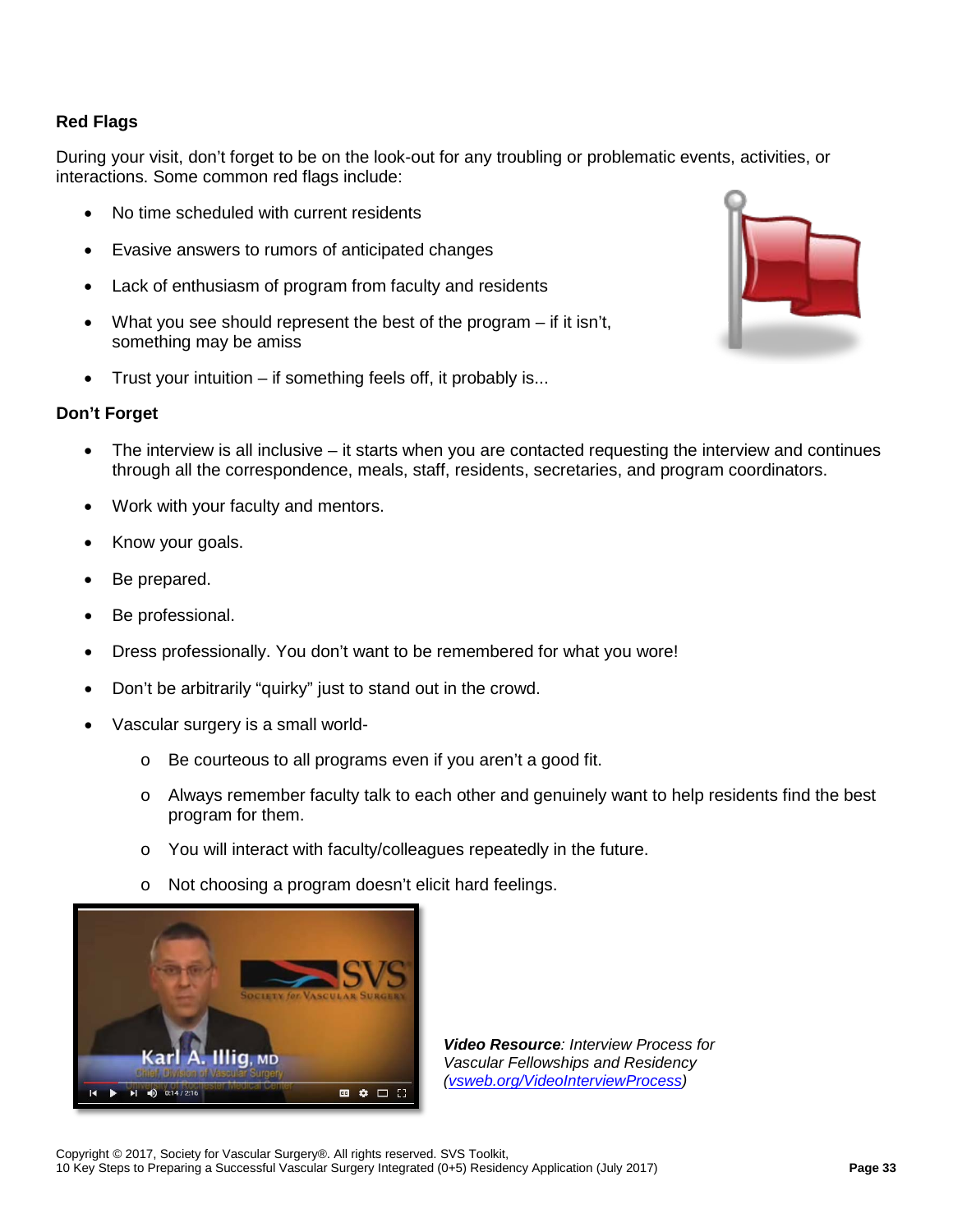#### <span id="page-33-0"></span>**9) FOLLOW-UP AFTER INTERVIEWS**

- Send thank you letters and express your continued interest
	- o You may express strong interest in your top programs but be realistic about how many programs you consider in this list.
	- o According to NRMP, both applicants and programs may express their interest in each other; however, they shall not solicit verbal or written statements implying a commitment.
	- o If there is a clear stand-out program that is your first choice, consider asking your local program director or mentor whether he or she would be willing to call that program on your behalf. This type of direct, personal endorsement can go a long way to support your application.
- Analyze data from visits to compare programs
- Submit your final rank list by the deadline
	- o Be sure to submit your rank list based on YOUR preferences, regardless of any outside information you may receive.